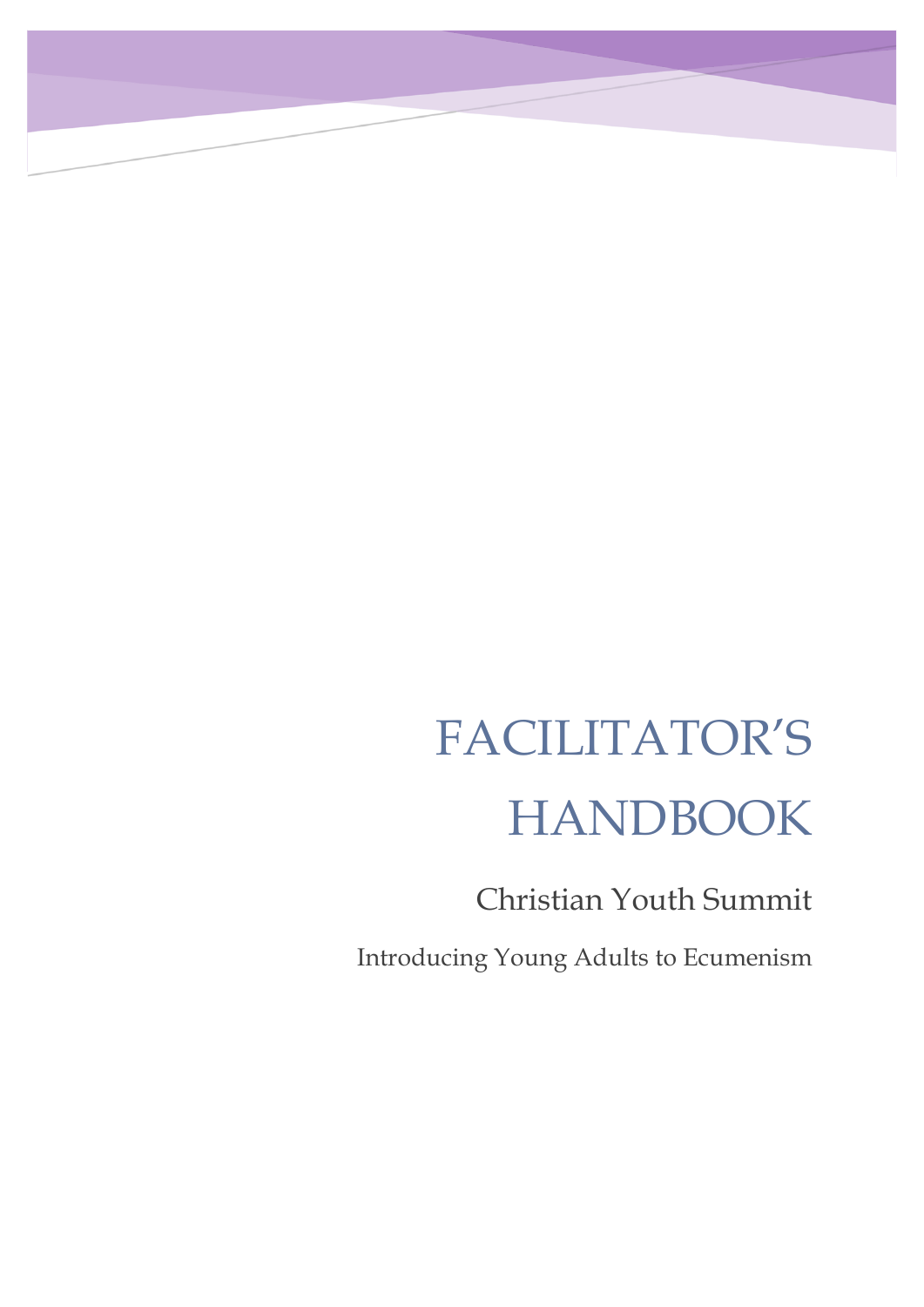"I ask not only on behalf of these, but also on behalf of those who will believe in me through their word, that they may all be one. As you, Father, are in me and I am in you, may they also be in us, so that the world may believe that you have sent me. The glory that you have given me I have given them, so that they may be one, as we are one, I in them and you in me, that they may become completely one, so that the world may know that you have sent me and have loved them even as you have loved me."

John 17: 20-23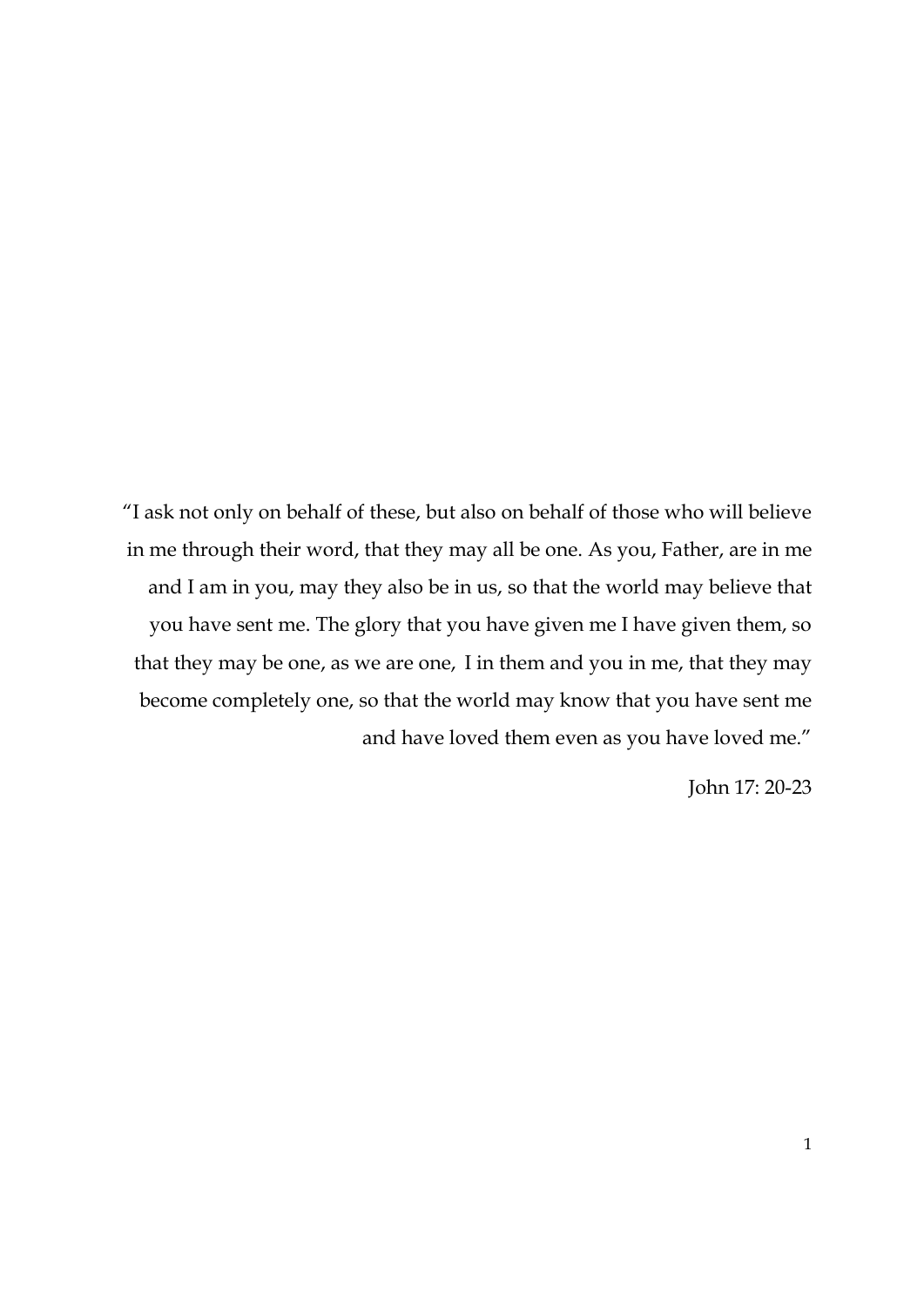# | CONTENTS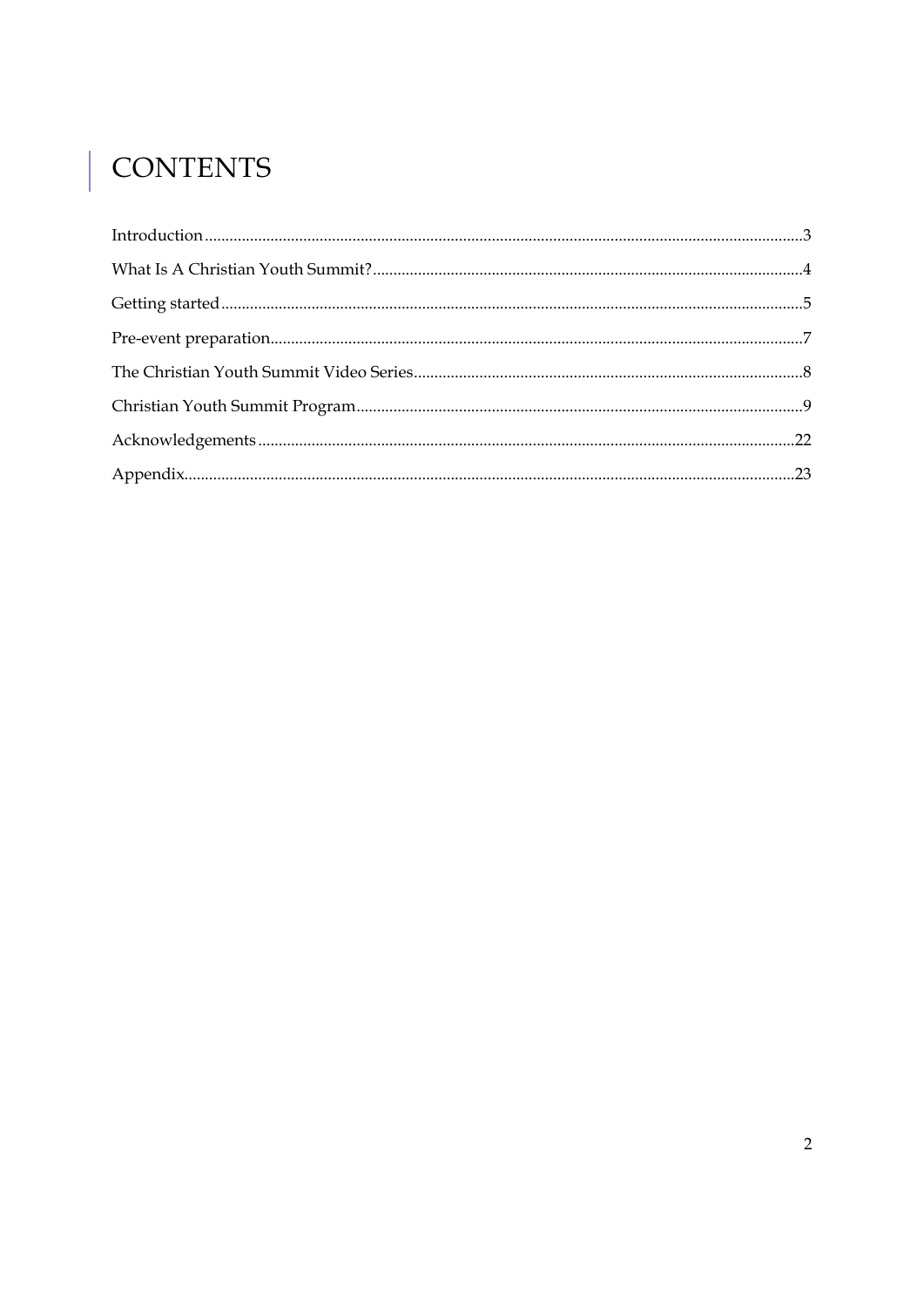# <span id="page-3-0"></span>INTRODUCTION

#### Purpose of this resource

### **To equip you with all the tools you need to run a successful local Christian Youth Summit experience.**

This resource is meant to allow for flexibility according to the needs of each local community.

The purpose of the original Christian Youth Summit in 2018 in Brisbane was to hear the voice of young people as they considered what meaningful Christian Church collaboration looked like in the modern world.

It is hoped that this resource will support local communities to host Christian Youth Summits of their own, adapting the content in this resource to make a meaningful experience happen locally.

Who is this resource for?

- Those who wish to organise a local Christian Youth Summit experience.
- Those looking for examples of ecumenical content and activities to engage young adults in ecumenical dialogue.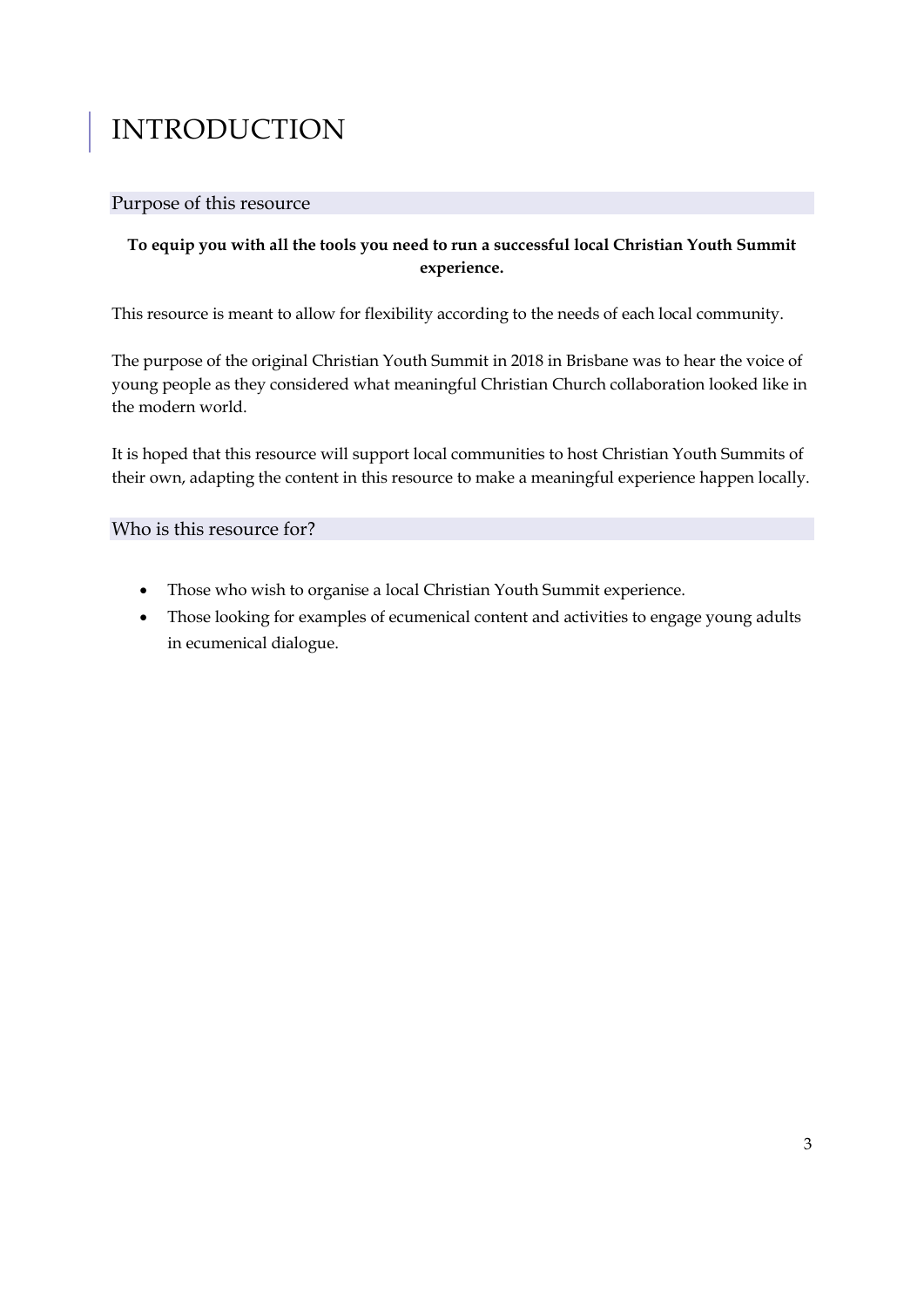# <span id="page-4-0"></span>WHAT IS A CHRISTIAN YOUTH SUMMIT?

#### Background to the Christian Youth Summit

The Christian Youth Summit was a unique ecumenical initiative that was inspired by the Catholic and Lutheran Churches joint commemoration of the 500th anniversary of the Reformation and a desire to celebrate their shared mission within the Kingdom of God.

On Wednesday 1 November 2017 the Lutheran Church of Australia Queensland District and the Roman Catholic Archdiocese of Brisbane celebrated the 500-year anniversary of the Reformation at St Peters Lutheran College, Indooroopilly.

The organising team wanted the service to not only look back on the history of the Reformation but to also look forward and consider what the future might hold for the Churches' shared mission. It was decided that a Christian Youth Summit should be organised so that the Queensland Heads of Churches could hear the voice of young people and particularly their views on the future of shared Christian mission in Queensland. Teresa McGrath, Roman Catholic Archdiocese of Brisbane, and Aaron Glover, Lutheran Church of Australia Queensland District, were commissioned at the Reformation commemoration service to coordinate and lead this initiative.

#### Goals

- To provide a space for young adults to learn more about ecumenism.
- To create a space where young adults from various denominations can come together to build relationship with each other.
- To give young adults a positive experience of Christian denominations working together.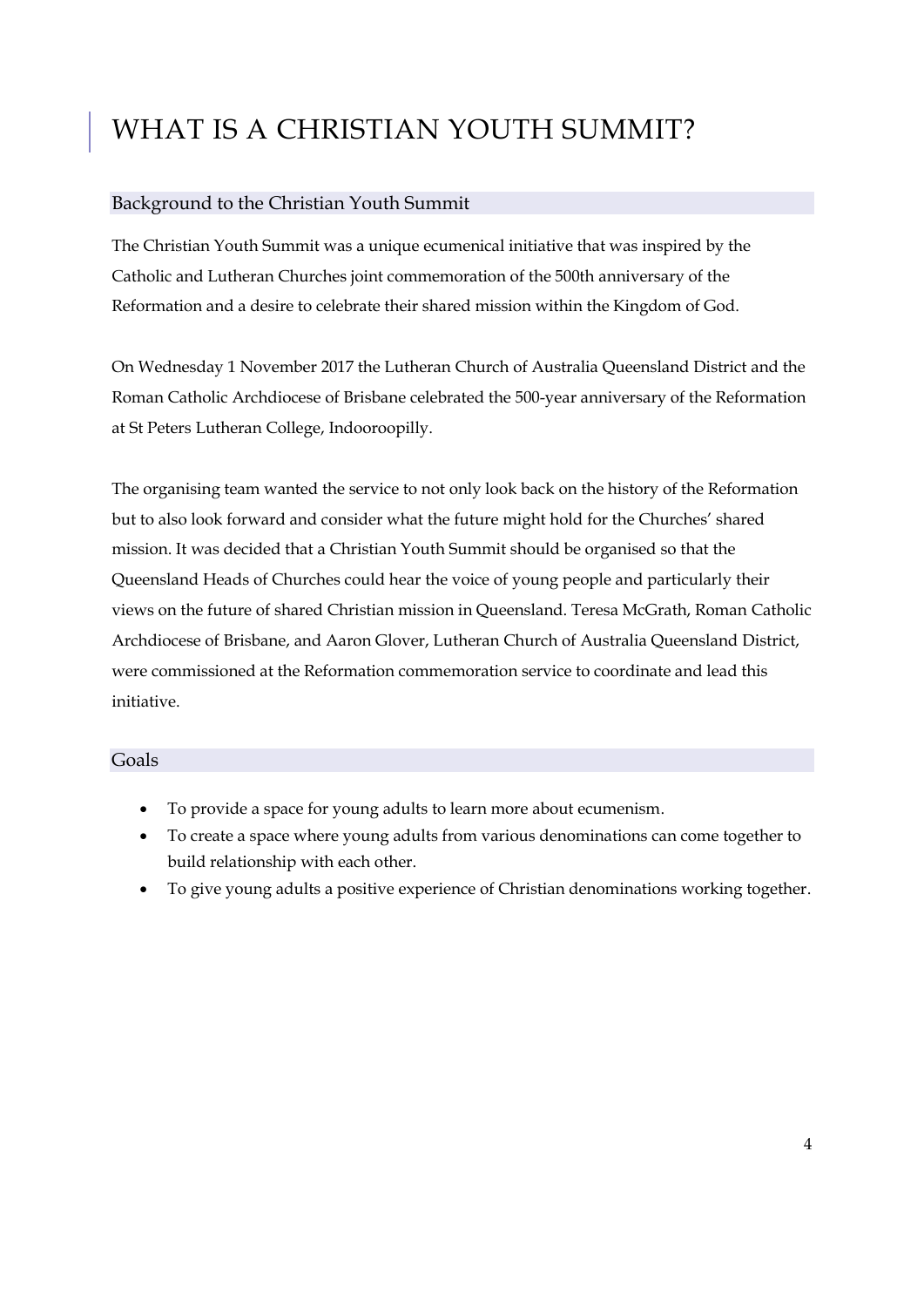# <span id="page-5-0"></span>GETTING STARTED

### Find your key drivers

Your organising team will be the main drivers behind getting a Summit up and running.

This team can be between 2-4 people. It is encouraged to consider past participants of a Christian Youth Summit to be a part of the organising team, if possible. Otherwise, please ensure that more than one denomination is represented on the organising team.

Questions your organising team will need to consider include:

- Selecting a venue
- How they will invite participants to the event
- Which church might cover the indemnity / insurance for the event
- How to collect participant registrations
- Who will complete risk management assessments
- Where will the budget for the event come from (are there any grants you can tap into?)
- Who will be your MCs for the event
- How long your event will be (is it the full 24hr event? Is it shorter? Is it longer?)

#### Invitations

Consider inviting all Christian denominations in your local area to take part in the Summit. Ideally, you would have church leaders nominate two young adults (18-30 years old – one female and one male) from their denomination to participate in the Christian Youth Summit.

Denominations you might consider inviting (not exclusive):

- Anglican Church of Australia
- Australian Christian Churches
- Baptist Union
- Churches of Christ
- Greek Orthodox
- Lutheran Church of Australia
- Presbyterian Church
- Congregational Fellowship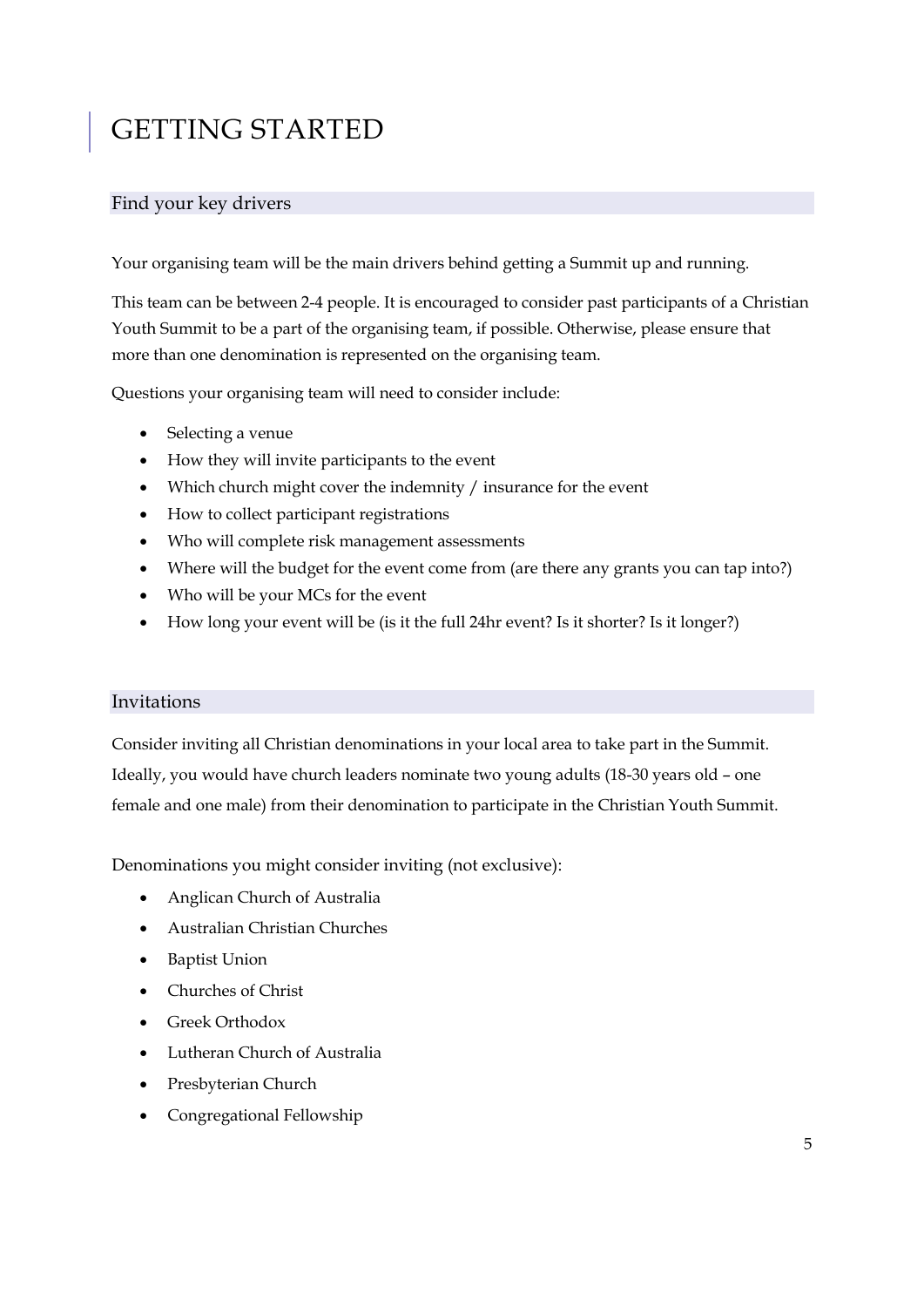- Roman Catholic
- Salvation Army
- Uniting Church of Australia
- Wesleyan Methodist Church of Australia

#### Participants

When inviting participants to be a part of the Summit experience, it may be helpful to make it clear that they are being invited to:

- Listen to other participants and contribute as fully as they can.
- Consider the elements of ecumenism being explored and then respond with their own views and priorities.
- Interact with those from different denominational traditions.

#### Resource list

Here is the beginning of a resource list you may use to start to gather all the resources needed to for a Christian Youth Summit experience.

- Christian Youth Summit Video Series (access online via NCCA website
- Projector
- Speakers
- Laptop
- Post-it notes
- Pens
- Butchers Paper
- Copies of hand outs
	- o Theological Ecumenism session
	- o Spiritual Ecumenism session
- Prayer equipment (musical instruments or speakers and IPod)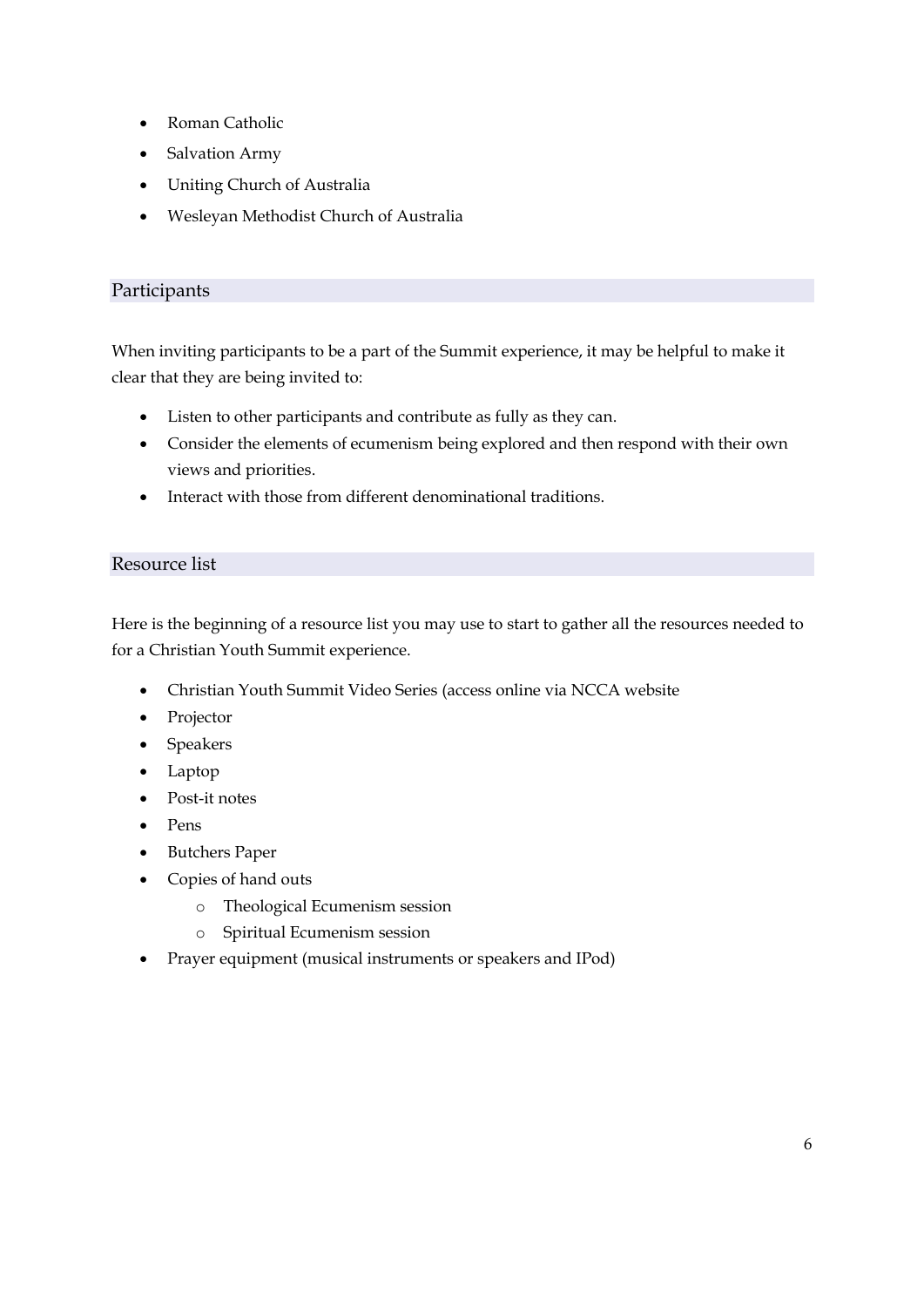# <span id="page-7-0"></span>PRE-EVENT PREPARATION

#### Timeline to event

| <b>Weeks to Event</b> | <b>Action/Task</b>                                                        |
|-----------------------|---------------------------------------------------------------------------|
| 20 weeks              | <b>Initial Planning Meeting</b>                                           |
|                       | Venue & Catering Booked                                                   |
|                       | <b>Budget Developed</b>                                                   |
|                       | Confirm $MC/s$                                                            |
| 16 weeks              | Letter to Local Pastors inviting them to nominate participants for Summit |
| 8 weeks               | Email welcome to participants with pre-event homework and registration    |
|                       | links                                                                     |
| 4 weeks               | Email reminder to participants re pre-event homework and registration     |
| 2 weeks               | <b>Complete Risk Management Assessments</b>                               |
| 1 week                | Pre-event Email to participants with last minute details                  |
|                       | <b>Christian Youth Summit</b>                                             |
| -1 weeks              | Debrief Meeting                                                           |

### Pre-event Homework

The Christian Youth Summit experience for participants commences six weeks before the event with an invitation to complete some pre-event homework.

Participants are invited to visit each other's churches and complete a Church Visit Worksheet (See Appendix).

The intent behind this activity is to help participants reflect on both their own tradition and to gain an understanding of another Christian denomination.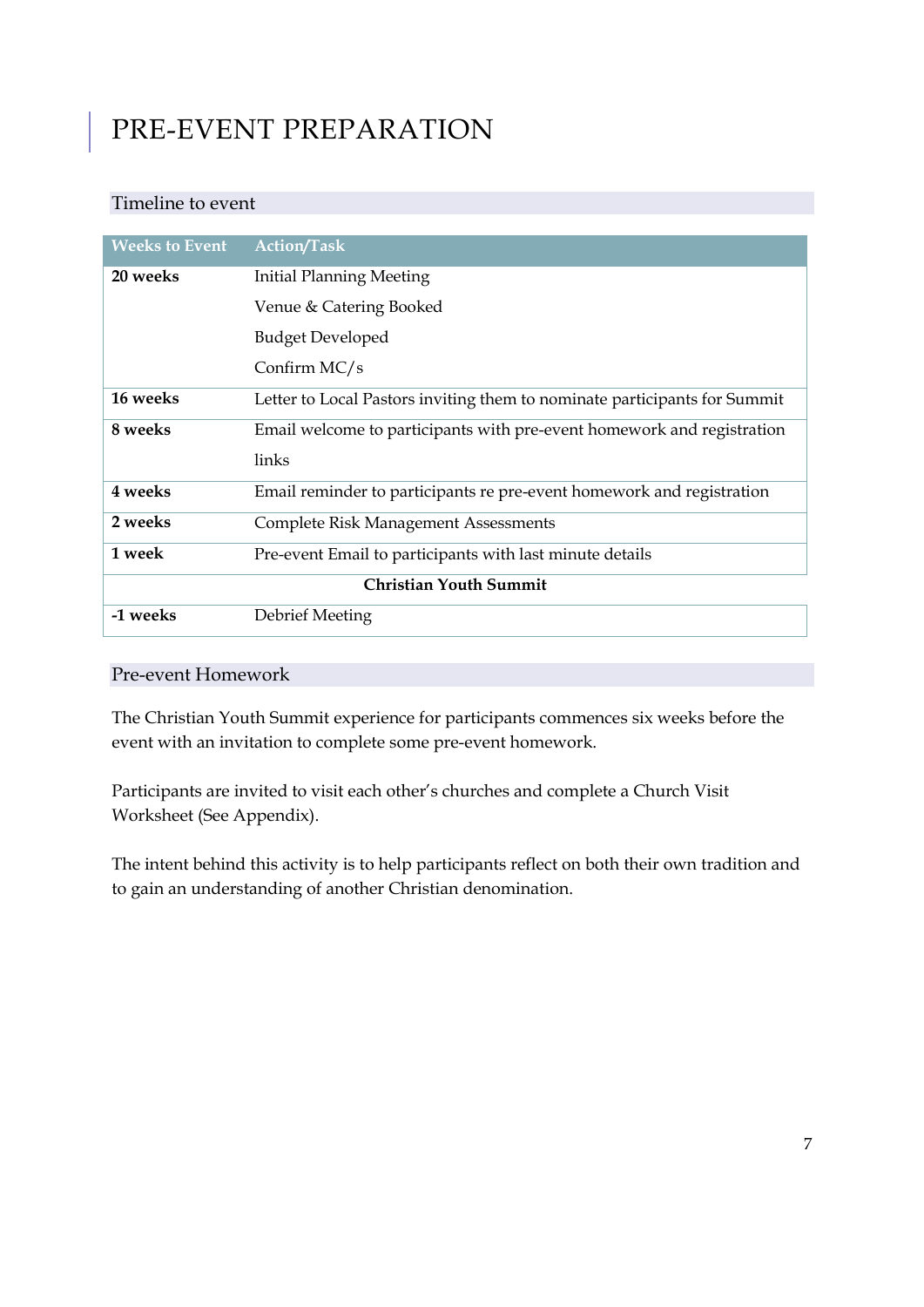# <span id="page-8-0"></span>THE CHRISTIAN YOUTH SUMMIT VIDEO SERIES

#### How to use the videos

This video series is meant to help provide quality, introductory content on Ecumenism.

The video series' primary purpose has been to standardise the level of quality of input a summit experience might offer young adults, no matter where such an event takes place.

The video series can be utilised as needed during the Summit process. It is advised that your organising team watch the videos series in their entirety before making decisions about what to include in your local Summit experience.

Things to consider:

- How much time will you have? Are you running an overnight Summit or a 1-day event?
- Have a look at the suggested activities and reflection questions for each topic to help you decide what videos you'd like to utilise, particularly if time is short.

#### Encouraging interaction

It is most important that during the summit experience, you consider different techniques to engage the participants in the topic being explored. This means it's important to consider a variety of personal, paired, small group and whole group activities, where possible.

Priority should also be placed on encouraging participants to interact with those from different denominational traditions.

The invitation to all participants through the Summit experience is to invite each person to consider the content that is being explored and then to respond with their own views and thoughts.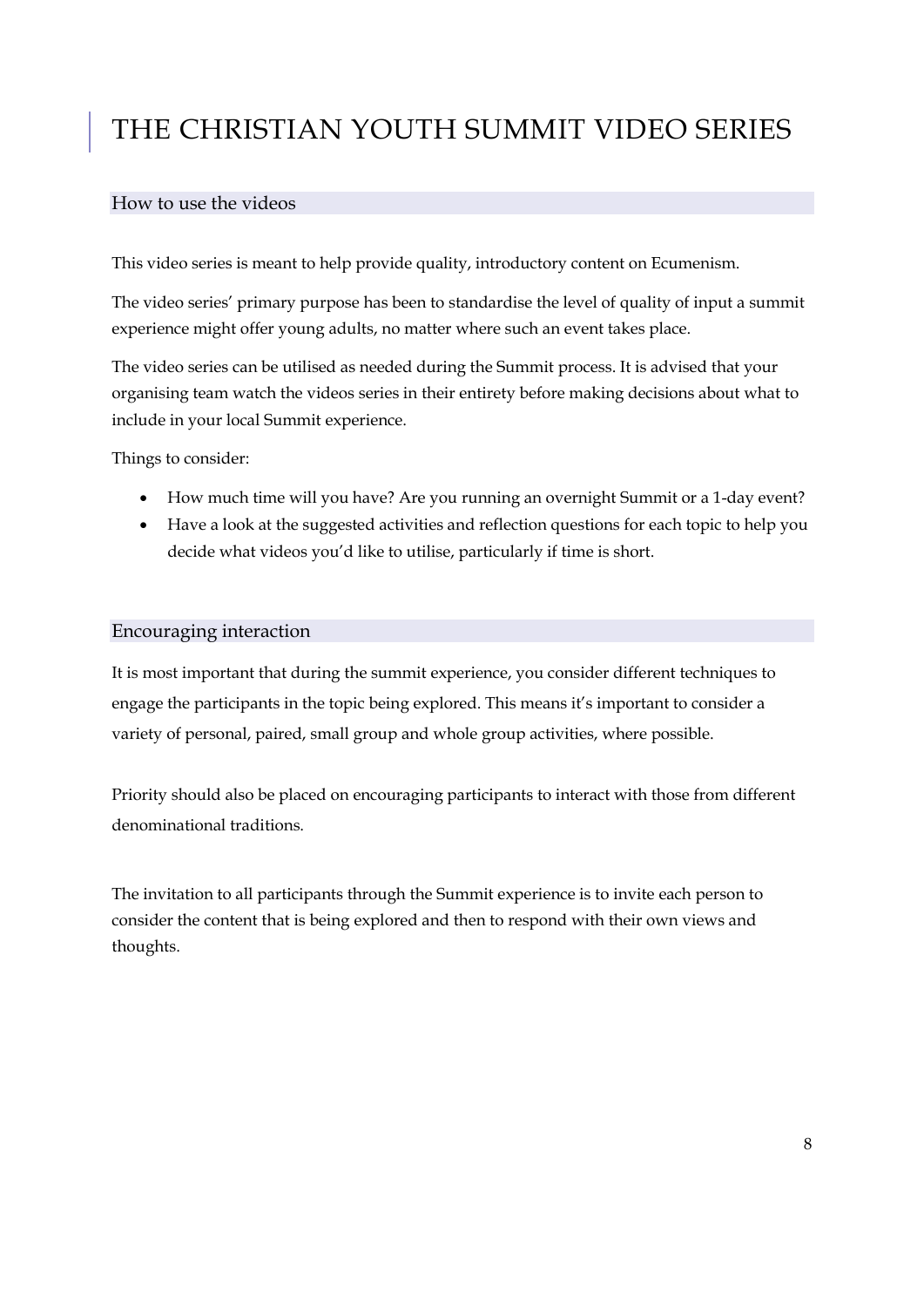# <span id="page-9-0"></span>CHRISTIAN YOUTH SUMMIT PROGRAM

## Template Schedule

*This schedule is based on the program developed for original Christian Youth Summit in 2018*

| <b>Time</b>        | What                                       |  |  |  |
|--------------------|--------------------------------------------|--|--|--|
| <b>FRIDAY</b>      |                                            |  |  |  |
| 5:00pm             | Welcome & check in                         |  |  |  |
| $6:00$ pm          | Dinner                                     |  |  |  |
| 7:00pm             | Session 1: Introduction to Ecumenism       |  |  |  |
| 9:00pm             | Closing prayer                             |  |  |  |
| <b>SATURDAY</b>    |                                            |  |  |  |
| 8:00am             | <b>Breakfast</b>                           |  |  |  |
| 8:45am             | Morning prayer                             |  |  |  |
| 9:00am             | Session 2: Exploring theological ecumenism |  |  |  |
| 10:30am            | Morning tea                                |  |  |  |
| 11:00am            | Session 3: Exploring practical ecumenism   |  |  |  |
| 12:30pm            | Lunch                                      |  |  |  |
| 1:30 <sub>pm</sub> | Session 4: Exploring spiritual ecumenism   |  |  |  |
| 3:00pm             | Afternoon tea                              |  |  |  |
| 3:30pm             | Closing/wrap up                            |  |  |  |
| 4:30pm             | Depart                                     |  |  |  |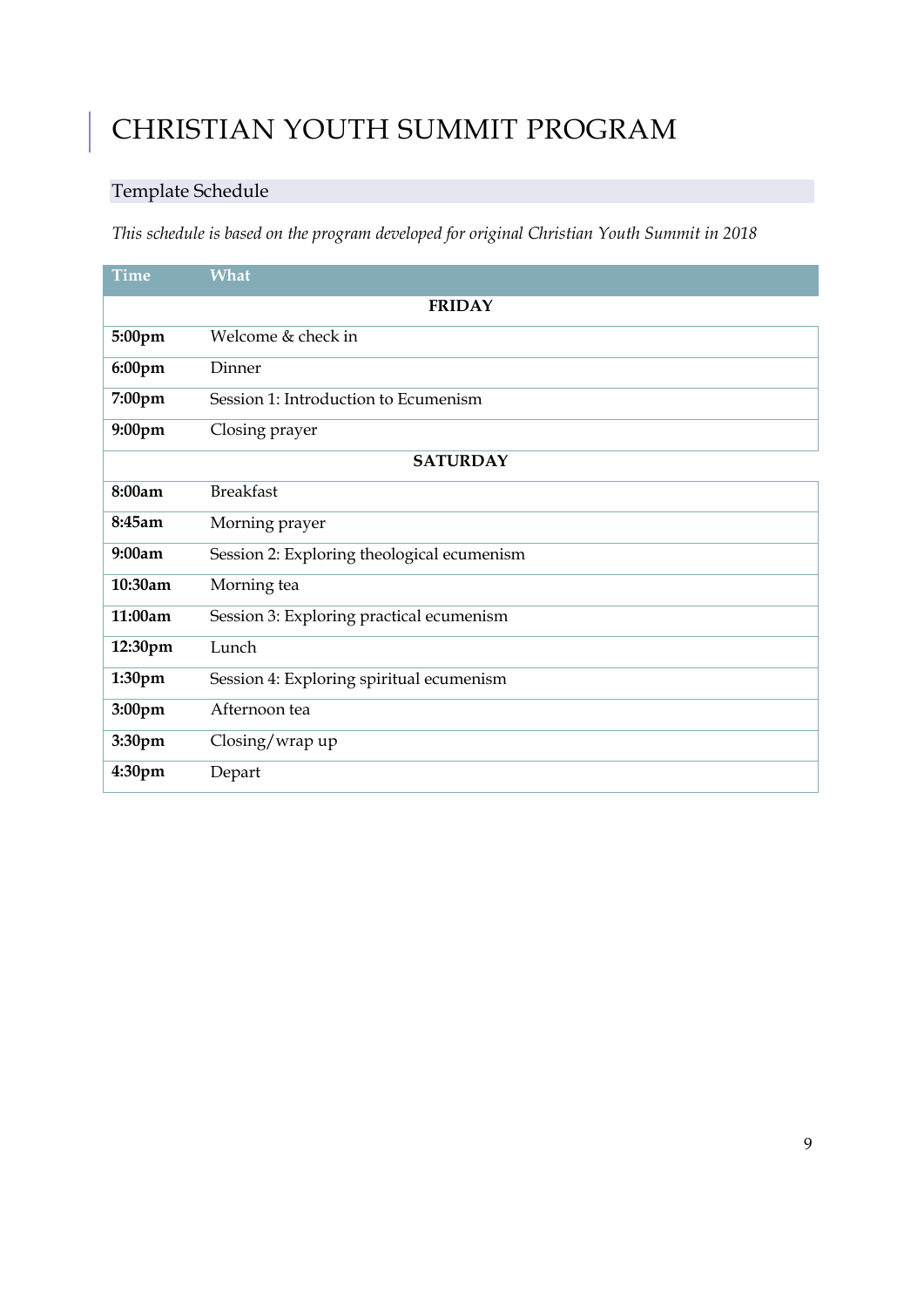#### FRIDAY – Session 1: Introduction to Ecumenism

**Aim:** To provide a brief, yet holistic, introduction to Ecumenism.

#### **Key concepts:**

- Ecumenism refers to the Spirit-driven task of unifying divided Christian churches.
- Christ's prayer for unity John 17:20-23
- Unity does not mean uniformity.
- The work of ecumenism has not been completed.
- A history of the Ecumenical Movement.
- Our time is one of evaluating "what has been achieved?" And of searching for new ways forward.
- The 4 key challenges of ecumenism:
	- o The perception of an "ecumenical winter"
	- o Pluralism
	- o Ecclesial identity
	- o Questions surrounding full visible unity
- Ecumenism cannot be reduced to merely the attainment of co-operative relationships.

#### **Outline of the session:**

| <b>Time</b> |        | <b>What</b>     |
|-------------|--------|-----------------|
| 7:00pm      | 15mins | Opening worship |
| 7:15pm      | 30mins | Introduction    |
| 7:45pm      | 15mins | Video 1 (11:40) |
| 8:00pm      | 10mins | Activity        |
| 8:10pm      | 10mins | Video 2 (8:56)  |
| 8:20pm      | 10mins | Activity        |
| 8:30pm      | 15mins | Video 3 (10:46) |
| 8:45pm      | 10mins | Activity        |
| 8:55pm      | 5mins  | Closing prayer  |
| 9:00pm      |        |                 |

Opening worship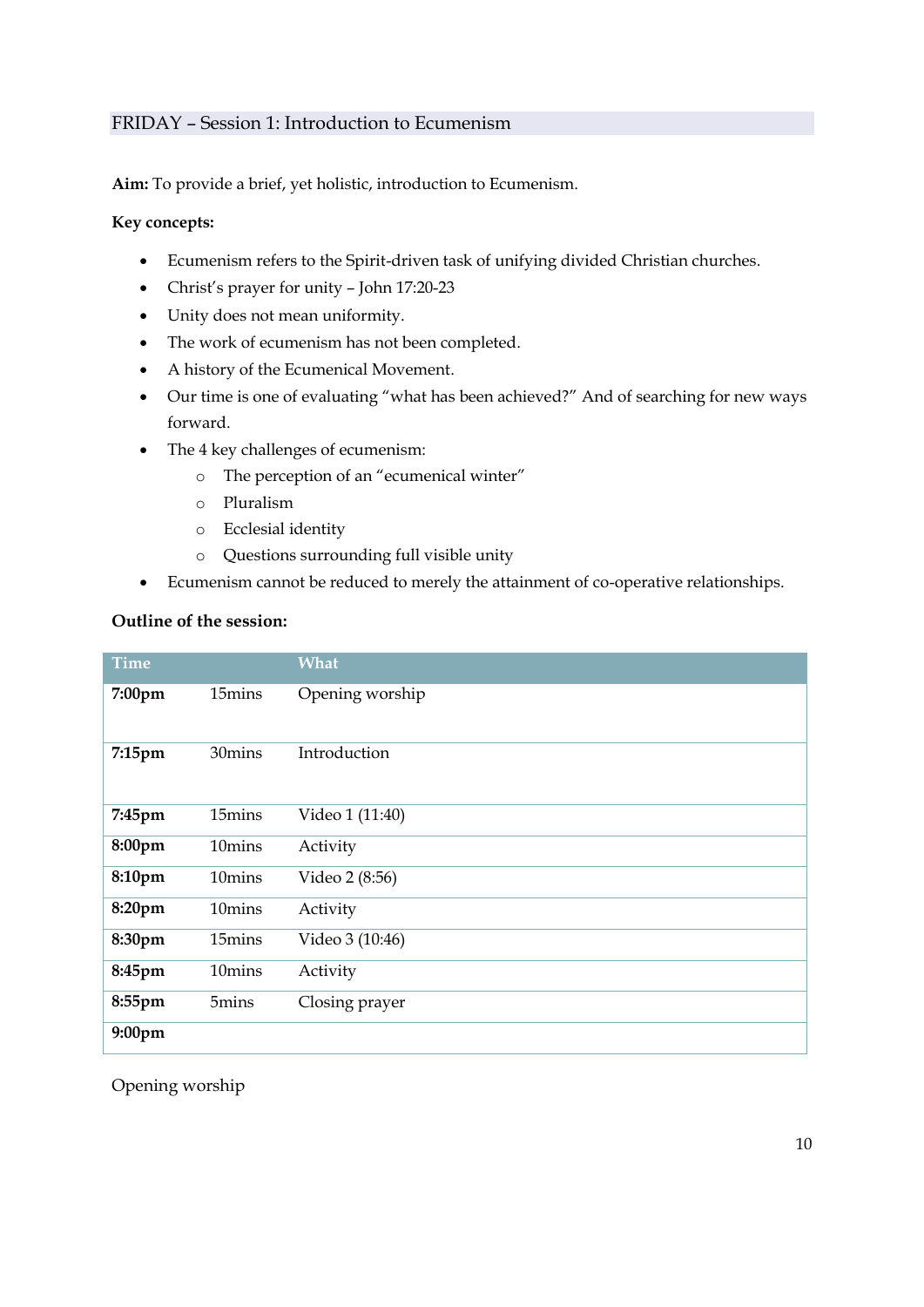- Consider simple acts of worship designed with a broad ecumenical nature in mind e.g. prayer and worships songs.
- Select worship songs that have broad use and appeal across denominations
- Be mindful that participants come from varied Christian traditions and that worship concepts familiar to you may need explaining in simple terms to avoid confusion.
- Consider including an activity that symbolises the commencement of the summit and the participant's involvement.

#### Introduction

- Provide an outline of the schedule for the evening
- Explore icebreakers / sharing that covers the introductory questions: Who are we? Where are we from? What are our strengths?
- Provide a brief overview of the denominations present this weekend (This is a great place to include any stories from field visits i.e. the pre-event homework)
- Explore together some ways to create a safe, respectful space over the duration of the Summit. Consider asking: What environment do we want/need for our time together?

Some general suggestions:

- There are 3 videos to cover in this introductory session. We suggest that you follow the pattern of video, activity then video 2, activity 2 etc. in order to encourage maximum engagement with the content of the videos.
- Change up the style of activity after each video to keep participants as engaged as possible (i.e. personal reflection, pair sharing, large group exploration etc.)
- The above outline is a template only and we'd recommend that you consider how you'd like to split up the time allocated for the 3 activities (i.e. one might take 15mins, another 5mins, another 10mins etc.)

#### **Resources:**

- Christian Youth Summit Video Series
	- o Video 1: "What is Ecumenism and why does disunity matter?"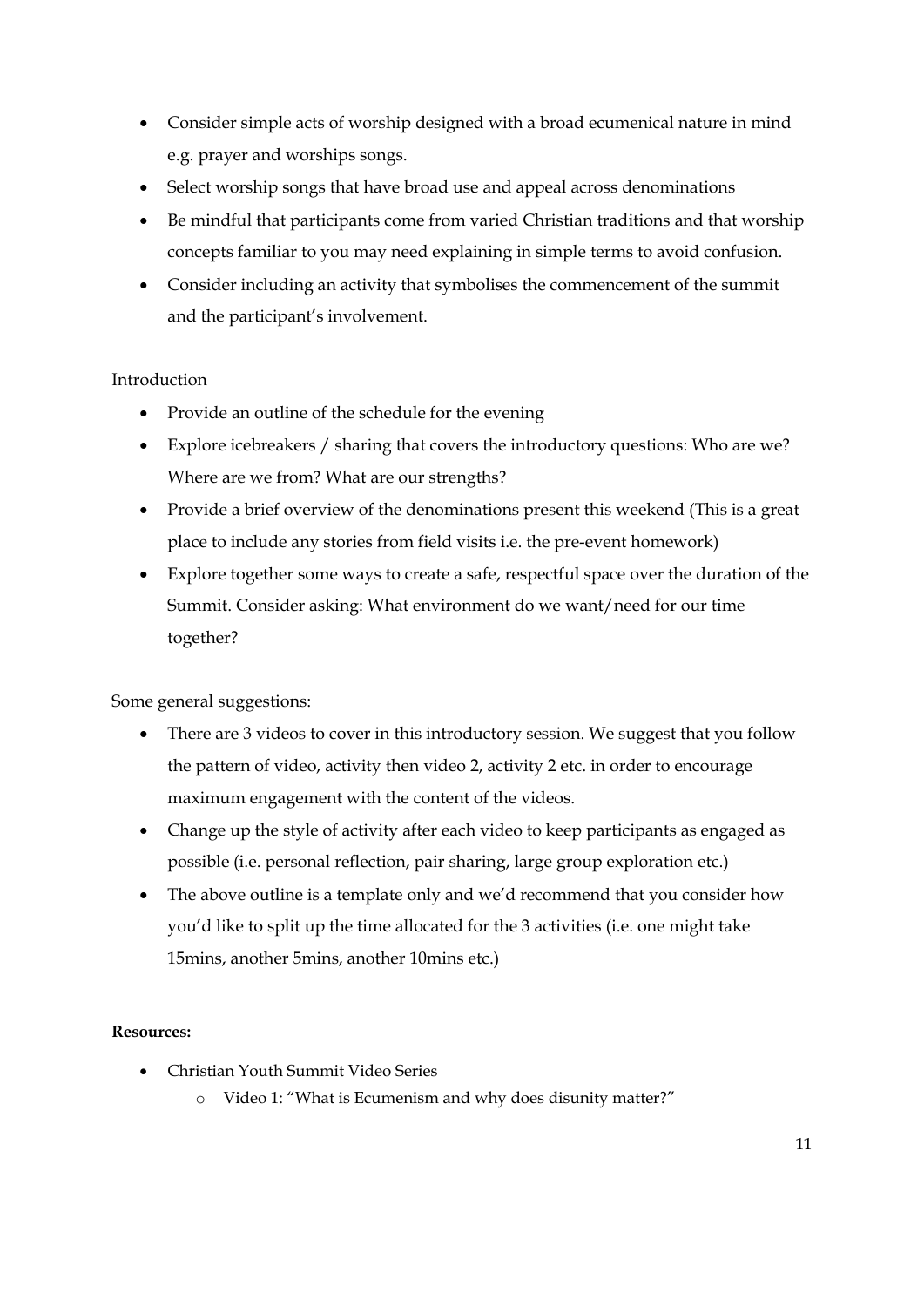- o Video 2: "What has been achieved? What is there still to accomplish?"
- o Video 3: "What challenges face us in working towards Christian unity today?"

#### **Possible reflection questions:**

- Video 1: "What is Ecumenism and why does disunity matter?"
	- o What do you think Christ wants for his Church?
	- o How does Christian disunity affect our ability to bring the Good News to others?
	- o What reasons are there to engage in ecumenism?
	- o Do you think Christian disunity is still a problem? Why or why not? In what ways?
	- o Can you imagine what a unified Christian community might look like? What would be the benefits of such a community, in terms of mission and witness to the world?
- Video 2: "What has been achieved? What is there still to accomplish?"
	- o What do you think of the fact that the Ecumenical Movement began from prayer movements for unity led by young people?
	- o What are some of the achievements of the Ecumenical Movement?
	- o What do you think of the present state of ecumenism? Do you think it is "old and unexciting news"?
	- o What do you think are some of the "hardwood" obstacles facing the quest for Christian unity today?
- Video 3: "What challenges face us in working towards Christian unity today?"
	- o What do you think of the key challenges facing the quest for Christian unity (ecumenical winter, pluralism, ecclesial identity, and full visible unity)?
	- o Which challenge/s do you think are most pressing?
	- o What other challenges does ecumenism face? How might we be able to respond to some of these challenges?
	- o How do you think we can best go about ecumenism today? What key aspects of our identity as Christians should we keep in mind?

#### **Possible activities:**

- Personal reflection
- Sharing in pairs
- Sharing in the large group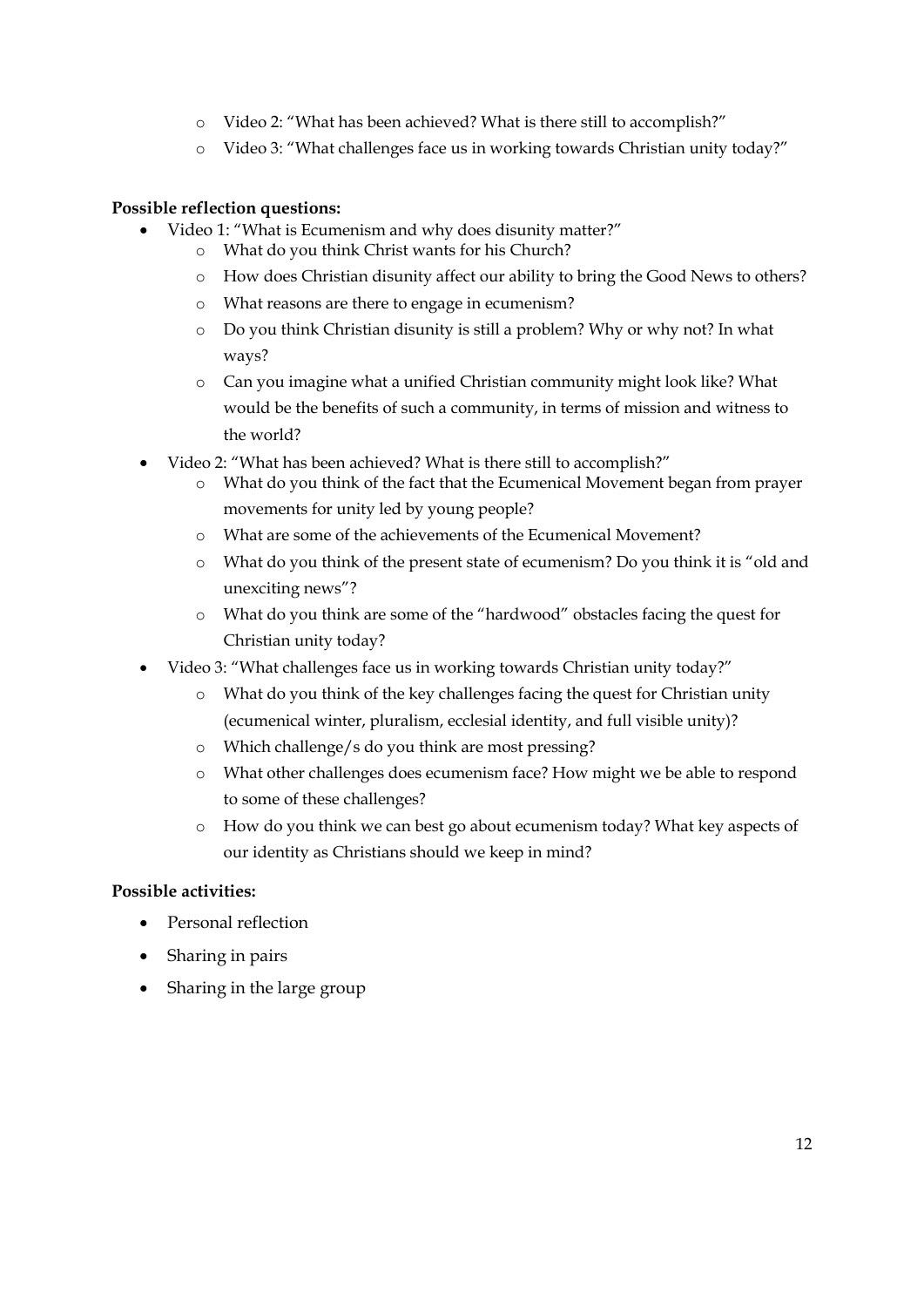#### SATURDAY – Session 2: Exploring Theological Ecumenism

**Aim:** To explore Theological Ecumenism.

#### **Key concepts:**

- Theological Ecumenism is ecumenism of the head.
- Theological Ecumenism involves ecumenical activities that primarily focus on doctrinal or theological concerns, on seeking to understand each other's beliefs and ecclesiology, in order to reach theological and doctrinal consensus.
- It involves rigorous and expert intellectual study and dialogue.
- Ecumenical dialogues usually result in an agreed statement, which is signed by the heads of both churches.
- It is conducted by ecumenical professionals, theologians and academics.
- Theological ecumenism has been very successful in clearing up misunderstandings among Christian groups.
- To avoid becoming abstract, theological ecumenism needs to be grounded in the context of each church community (practical ecumenism) and be open to the workings of the Spirit (spiritual ecumenism).

| Time    |                    | What                                                                                                           |
|---------|--------------------|----------------------------------------------------------------------------------------------------------------|
| 9:00am  | 5 <sub>mins</sub>  | Intro & recap                                                                                                  |
| 9:05am  | 8mins              | Video (6:52)                                                                                                   |
| 9:13am  | 7mins              | <b>Reflection Questions</b>                                                                                    |
| 9:20am  | 30mins             | Activity Part A - Agreement on doctrine                                                                        |
| 9:50am  | 10mins             | Collate results in large group and identify the areas that need to be<br>prioritized in ecumenical discussions |
| 10:00am | 20mins             | Activity Part B - Discussion                                                                                   |
| 10:20am | 10 <sub>mins</sub> | Large Group Conclusion                                                                                         |
| 10:30am |                    |                                                                                                                |

#### **Outline of the session:**

#### **Resources:**

Christian Youth Summit Video Series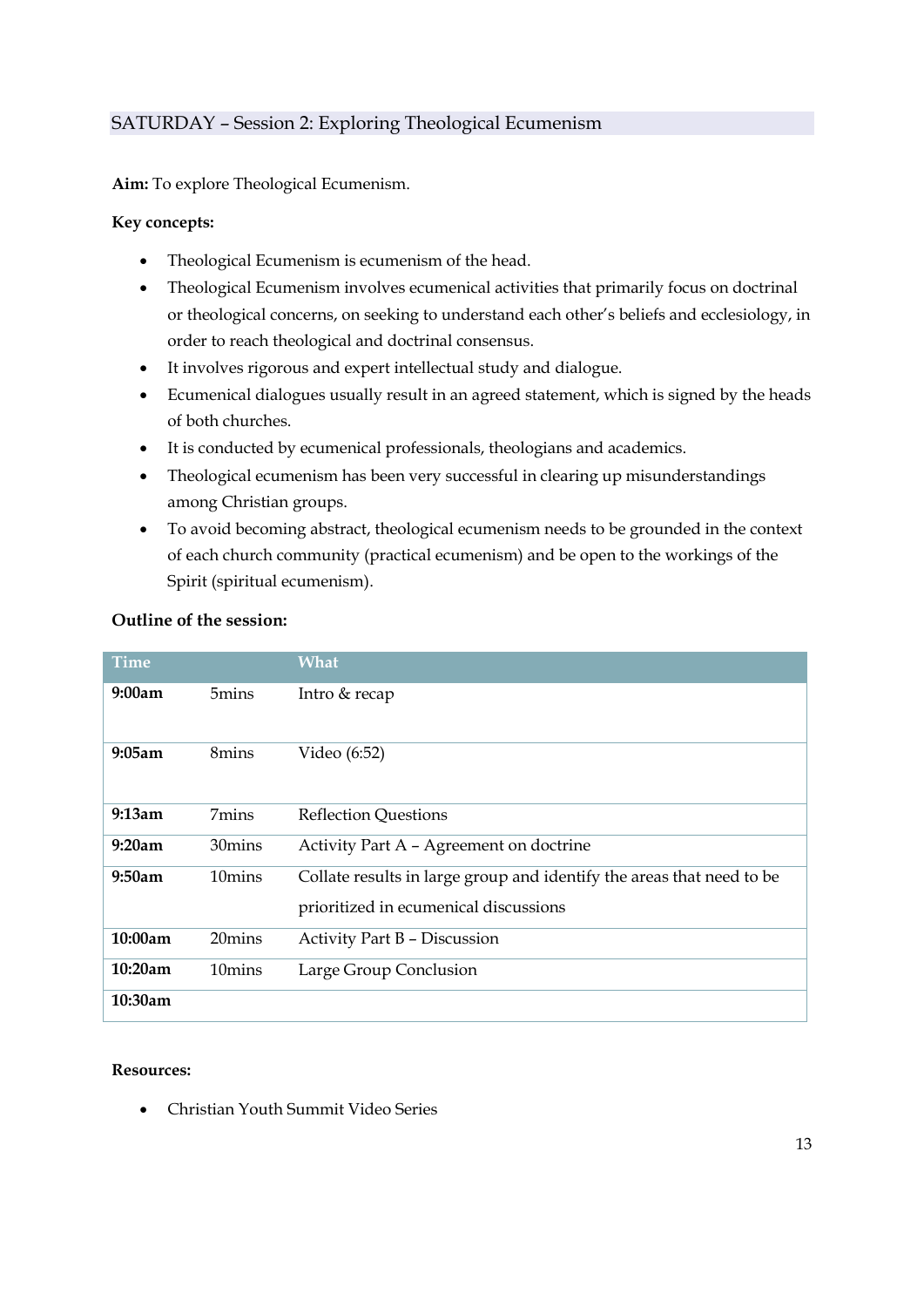o Video 4: "What is Theological Ecumenism?"

#### **Possible reflection questions:**

- What are your experiences of theological ecumenism in action?
- Why do you think it is important that our Churches engage in theological ecumenism?
- What challenges or opportunities for theological ecumenism do you see?
- What key doctrinal points do you think it would be helpful for our Churches to dialogue on?

#### **Possible activity:**

Identify theological areas where there is ecumenical agreement and prioritise ecumenical areas to be discussed.

#### Part A

Identify the theological areas where there is ecumenical agreement:

- Apostles & Nicene Creeds
- Christology (related to the nature [person] and work [role in salvation] of Jesus Christ)
- Doctrine of Trinity
- Gospel / Evangelism
- Holy Communion
- Baptism
- Scripture
- Creation
- Prayer
- Priesthood
- Missiology (the study of mission)
- Ecclesiology (the study of the Christian Church, the origins of Christianity)
- Men/Women in Church
- Spiritual Gifts
- Baptism of the Spirit

In groups of four, participants are asked to rate their agreement on each of these general areas of doctrine with  $A =$  full agreement and  $E =$  complete disagreement. Participants may also find that no decision is made, which could then be noted as a "?".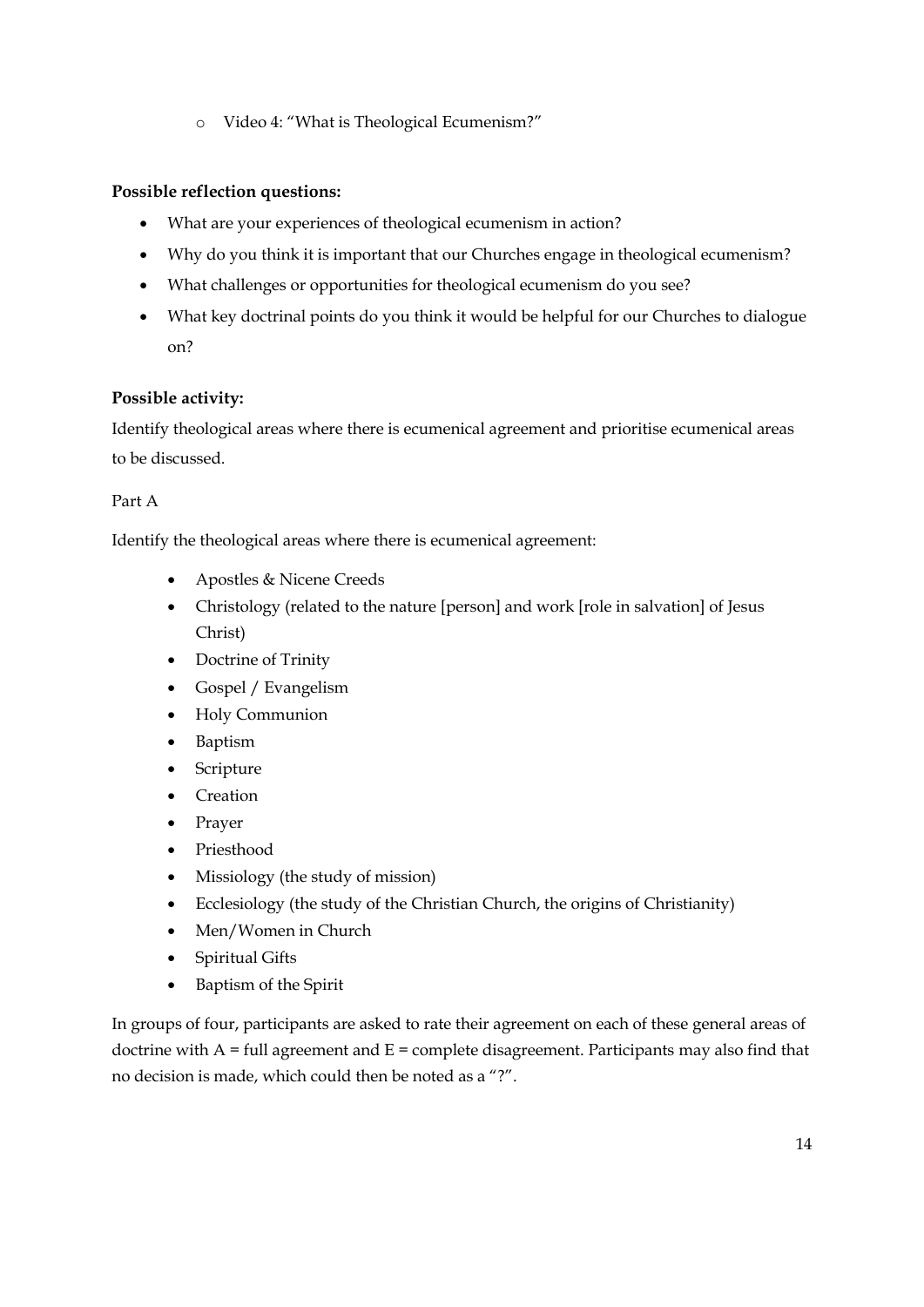Participants are then asked to identify the theological areas that should be prioritised in ecumenical discussions. Consider having the participants raise their hand to vote whether each topic is a priority to agree upon, and include the number of votes in a table (see appendix).

#### Part B

After identifying the topics that are a priority in ecumenical discussion, split the group into two and allow participants to self-nominate to be a part of a conversation in one of the two highest priority focus areas.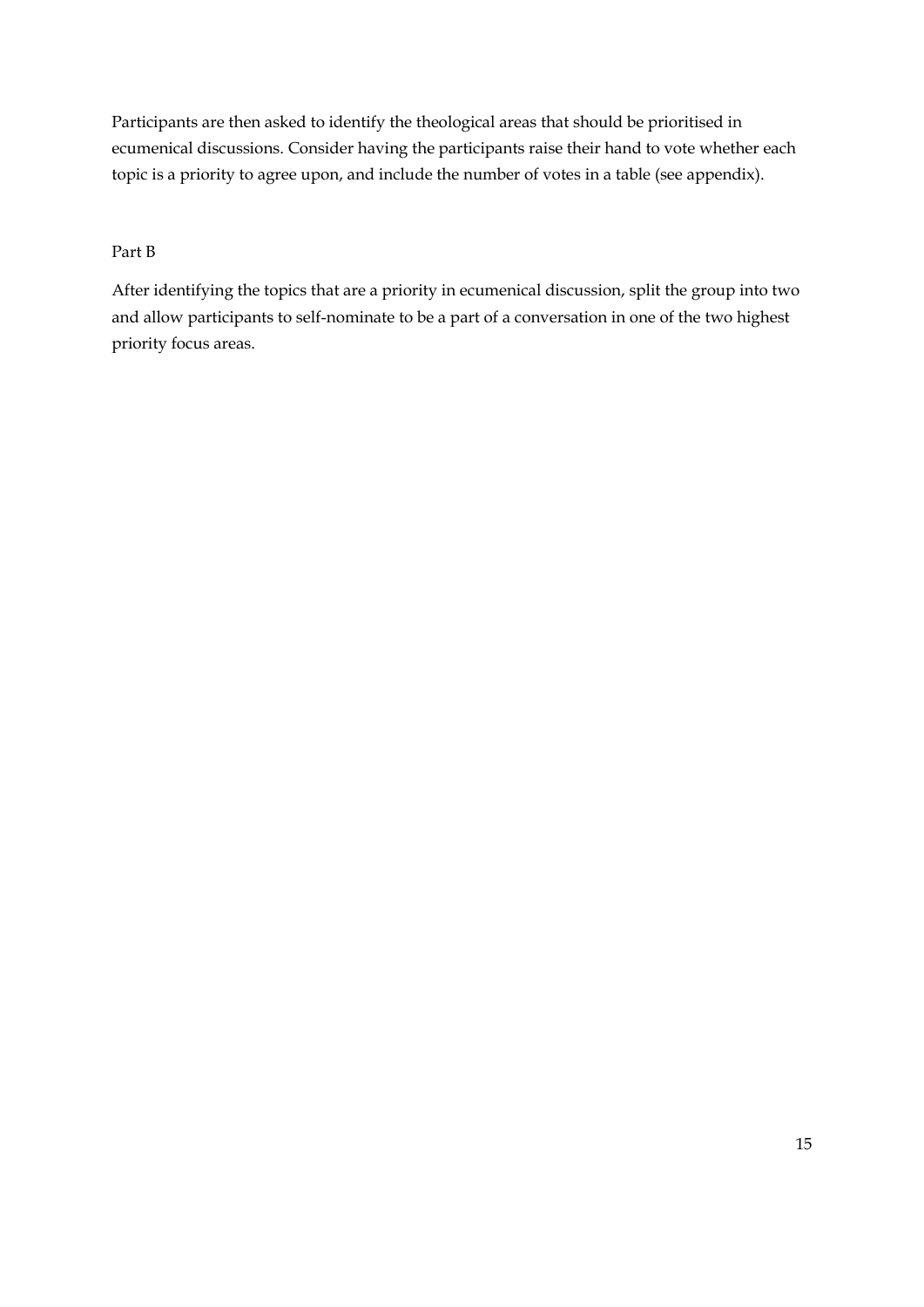#### SATURDAY – Session 3: Exploring Practical Ecumenism

**Aim:** To explore Practical Ecumenism.

#### **Key concepts:**

- Practical Ecumenism is ecumenism of the hands.
- Practical ecumenism involves efforts primarily directed towards mission, and churches working together on a common issue or task, or simply getting together and interacting with each other socially.
- This is ecumenism practiced as a grassroots, pastoral level and is often undertaken by laypeople.
- Practical ecumenism focuses on Inter-church cooperation on a practical problem.
- Practical ecumenism focuses on cooperation and joint mission, and can sometimes be satisfied with peaceful coexistence, rather than pushing for full visible unity. Hence, it must be challenged by theological ecumenism.

#### **Outline of the session:**

| <b>Time</b> |                   | <b>What</b>                                  |
|-------------|-------------------|----------------------------------------------|
| 11:00am     | 5mins             | Intro & recap                                |
| 11:05am     | 8mins             | Video (5:17)                                 |
| 11:13am     | 7mins             | <b>Reflection Questions</b>                  |
| 11:20am     | 20mins            | Activity Part A - Document church activities |
| 11:40am     | 15mins            | Activity Part B - Divide the post-its up     |
| 11:55am     | 10mins            | Pair share                                   |
| $12:05$ pm  | 20mins            | Large Group Discussion                       |
| $12:25$ pm  | 5 <sub>mins</sub> | Draw any conclusions together                |
| 12:30pm     |                   |                                              |

#### **Resources:**

- Christian Youth Summit Video Series
	- o Video 5: "What is Practical Ecumenism?"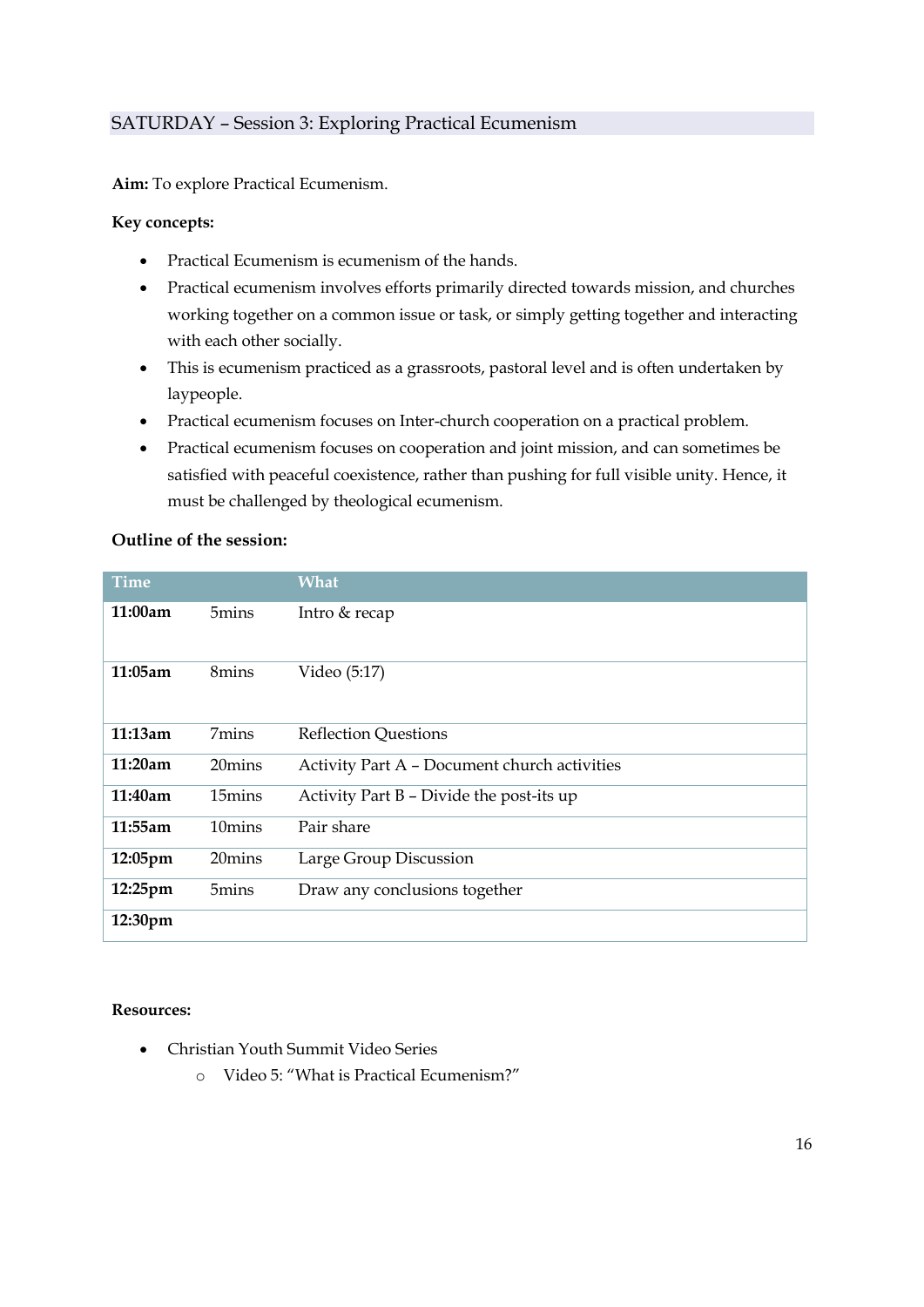#### **Possible reflection questions:**

- What are your experiences of practical ecumenism in action?
- Why do you think it is important that our Churches engage in Practical Ecumenism?
- What challenges or opportunities for practical ecumenism do you see?
- What key projects or issues do you think it would be helpful for our Churches to work on together?

#### **Possible activities:**

Identifying examples of practical ecumenism in action.

#### Part A

Using post-it notes, document all the activities that are held in local churches and denominations (these activities could range from outreach events to prayer and worship events to social events). Write each activity on a separate post-it note.

#### Part B

On a board, display the headings "Yes", "Depends or Maybe" and "No". Each participant is then asked to post their post-it under one of these headings, dependant upon whether they believe the activity could be facilitated ecumenically.

Ask the participants to talk to the person next to them about any trends they saw across the board and give participants the opportunity to speak to why they put an activity under a particular column.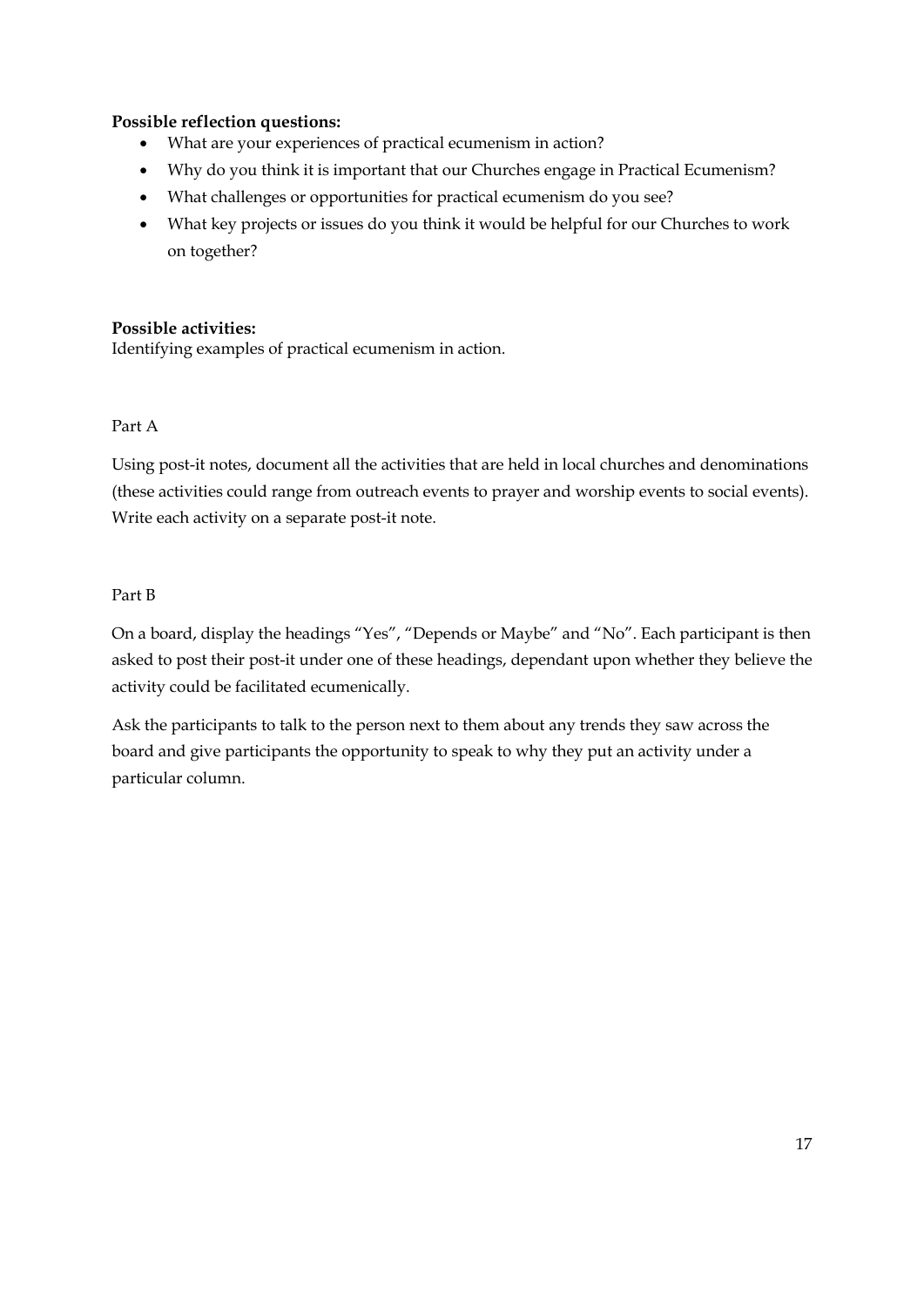#### SATURDAY – Session 4: Exploring Spiritual Ecumenism

**Aim:** To explore Spiritual Ecumenism.

#### **Key concepts:**

- Spiritual Ecumenism is ecumenism of the heart.
- The term Spiritual Ecumenism refers to the underlying impetus of ecumenism itself that all ecumenical activities are in fact, driven by the Spirit, for the purpose of achieving Christian unity.
- Spiritual Ecumenism is not another type of ecumenism, rather, it is the basis of all ecumenical activity.
- Spiritual Ecumenism focuses on conversion (not learning about other churches nor working together with other Christians), but on how our church, and ourselves as followers of Christ, can move ever more deeply towards Christ.
- Spiritual Ecumenism is not only the soul of the Ecumenical Movement, but also the context and grounding of ecumenism, in all its forms, whether more theologically focused or more practically oriented.
- Spiritual Ecumenism is important because it recognises that Christian unity is the work of the Spirit.

| Outline of the session: |  |
|-------------------------|--|
|-------------------------|--|

| <b>Time</b>        |                    | <b>What</b>                                          |
|--------------------|--------------------|------------------------------------------------------|
| 1:30 <sub>pm</sub> | 5 <sub>mins</sub>  | Intro & recap                                        |
| $1:35$ pm          | 10 <sub>mins</sub> | Video (9:30)                                         |
| $1:45$ pm          | 15mins             | <b>Reflection Questions</b>                          |
| 2:00 <sub>pm</sub> | 15mins             | Pair Share                                           |
| $2:15$ pm          | 40mins             | Individual Biblical Reflections and Prayers Activity |
| $2:55$ pm          | 5mins              | Bring Large Group together for opportunity to share  |
| 3:00 <sub>pm</sub> |                    |                                                      |

#### **Resources:**

- Christian Youth Summit Video Series
	- o Video 6: "What is Spiritual Ecumenism?"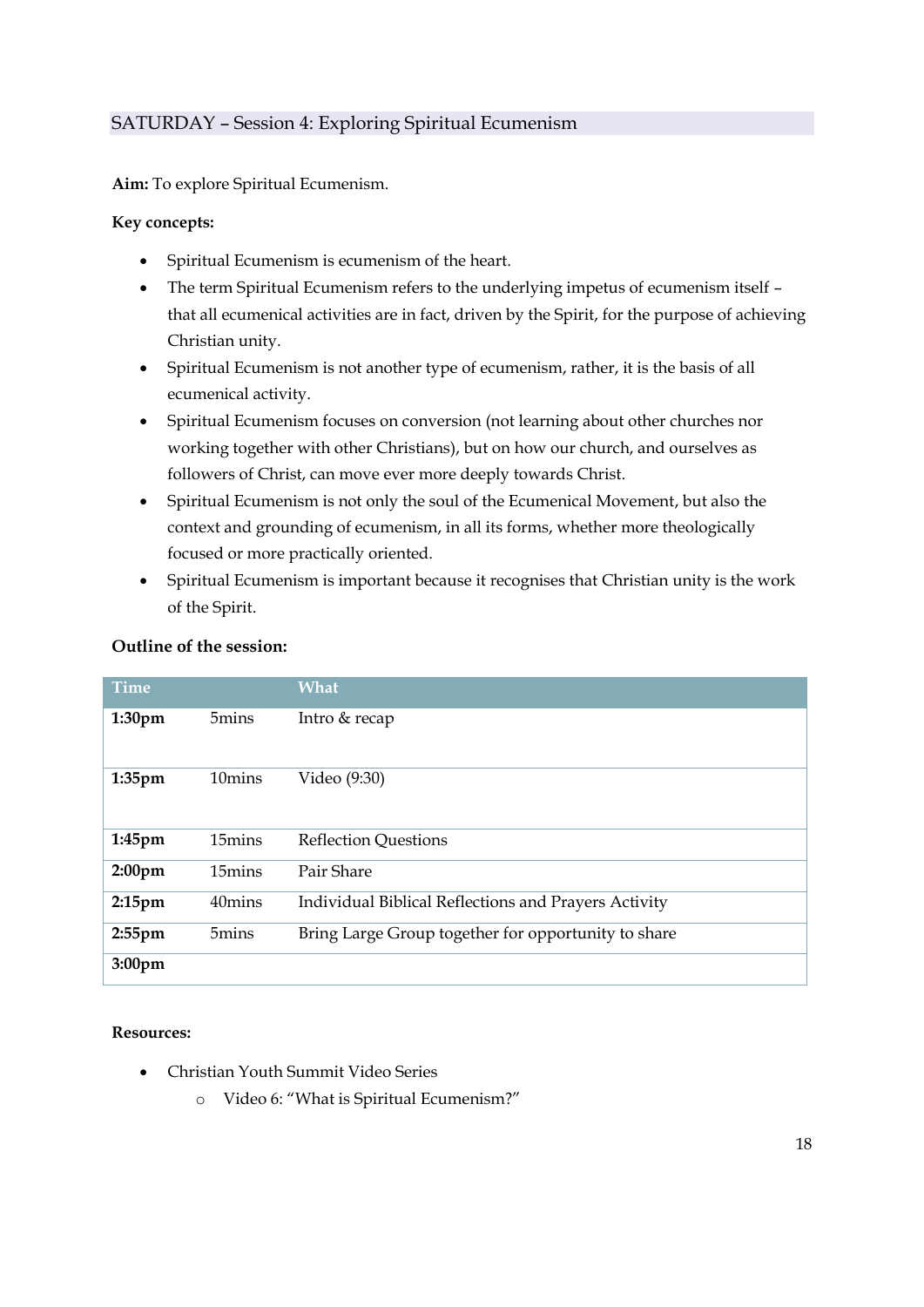#### **Possible reflection questions:**

- What are your experiences of spiritual ecumenism in action?
- How important do you think it is that our Churches engage in spiritual ecumenism?
- What challenges or opportunities for spiritual ecumenism do you see?
- How could you seek to explain to someone else that Christ's prayer in Jn 17:21 is at the core of ecumenism?
- How important do you think it is for Christians of different denominations to pray together?

#### **Possible activities:**

- Explore the following websites for appropriate prayers you might be able to use:
	- o National Council of Churches of Australia (NCCA)
	- o World Council of Churches (WCC)
- The Biblical Reflections and Prayers for the Week of Prayer for Christian Unity 2020, would be particularly useful in this space: [https://www.oikoumene.org/en/resources/documents/commissions/faith-and](https://www.oikoumene.org/en/resources/documents/commissions/faith-and-order/xi-week-of-prayer-for-christian-unity/worship-and-background-material-for-the-week-of-prayer-for-christian-unity-2020)[order/xi-week-of-prayer-for-christian-unity/worship-and-background-material-for-the](https://www.oikoumene.org/en/resources/documents/commissions/faith-and-order/xi-week-of-prayer-for-christian-unity/worship-and-background-material-for-the-week-of-prayer-for-christian-unity-2020)[week-of-prayer-for-christian-unity-2020](https://www.oikoumene.org/en/resources/documents/commissions/faith-and-order/xi-week-of-prayer-for-christian-unity/worship-and-background-material-for-the-week-of-prayer-for-christian-unity-2020)
- Give participants time in personal prayer and reflection to consider all that they have learnt about ecumenism and seek God's heart.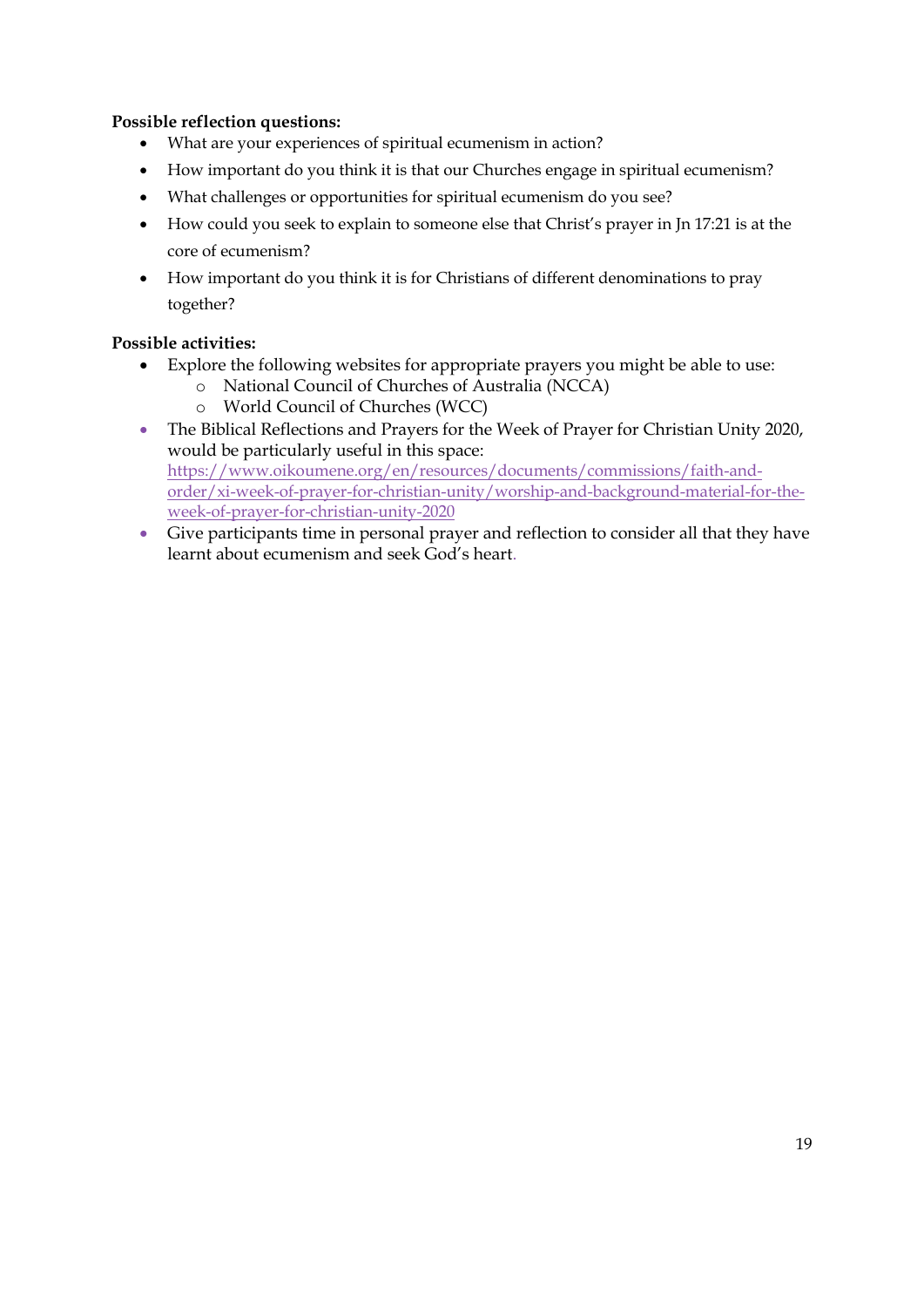### SATURDAY – Closing/wrap up

**Aim:** To consider ways Christian Unity can be realised today.

#### **Key concepts:**

- Realising Christian Unity today means to remain centred on Christ, to "lean" into the Spirit, and to listen to the Spirit.
- Keep in mind that ecumenism is an act of love above all.
- Four key virtues in particular are involved in ecumenism: Love, Hospitality, Humility and Hope.
- The virtuous activity of ecumenism is emphasised in a new approach called Receptive Ecumenism.
- Receptive Ecumenism, instead of focusing on what others need to learn from us, instead leads us to ask: What can our church learn from other churches?
- The focus of Receptive Ecumenism is on interior conversion moving past learning about each other to learning from each other.

#### **Outline of the session:**

| <b>Time</b>        |                   | What                                          |
|--------------------|-------------------|-----------------------------------------------|
| 3:30pm             | 5 <sub>mins</sub> | Intro & recap                                 |
| 3:35pm             | 10mins            | Video (9:05)                                  |
| 3:45pm             | 15mins            | <b>Reflection Questions</b>                   |
| 4:00 <sub>pm</sub> | 10mins            | Large Group Discussion on Receptive Ecumenism |
| 4:10 <sub>pm</sub> | 15mins            | Closing Prayer                                |
| $4:25$ pm          | 5mins             | Evaluation Forms & Thank you's                |
| 4:30 <sub>pm</sub> |                   |                                               |

#### **Resources:**

- Christian Youth Summit Video Series
	- o Video 7: "How can we best go about realising Christian Unity today?"

#### **Possible reflection questions:**

How can we balance all three aspects of ecumenical activity (head, heart, and hands)?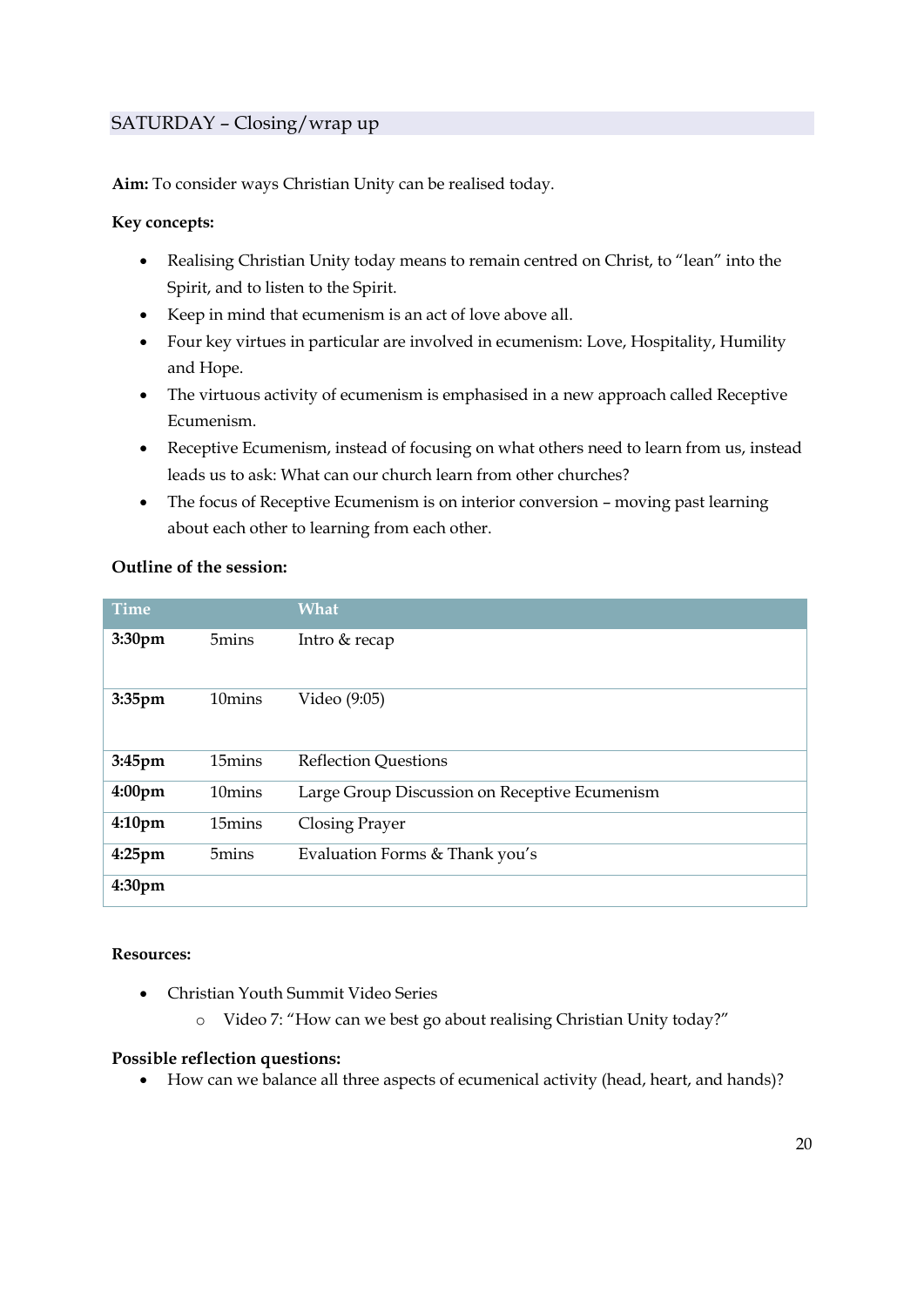- Thinking about your own engagement with working for Christian unity, do you feel more called towards theological, practical, or spiritual ecumenism?
- In relation to Receptive Ecumenism, what do you think your church could learn from engaging with another Christian tradition?
- Why do you think working for Christian unity is important? What can you do to participate?

#### **Ideas for closing prayer:**

- Consider following a similar worship approach to the opening worship time.
- Include prayers that have been used during the summit and worship songs that participants will be familiar with.
- Consider including an activity that symbolises the conclusion of the summit and the sending out of participants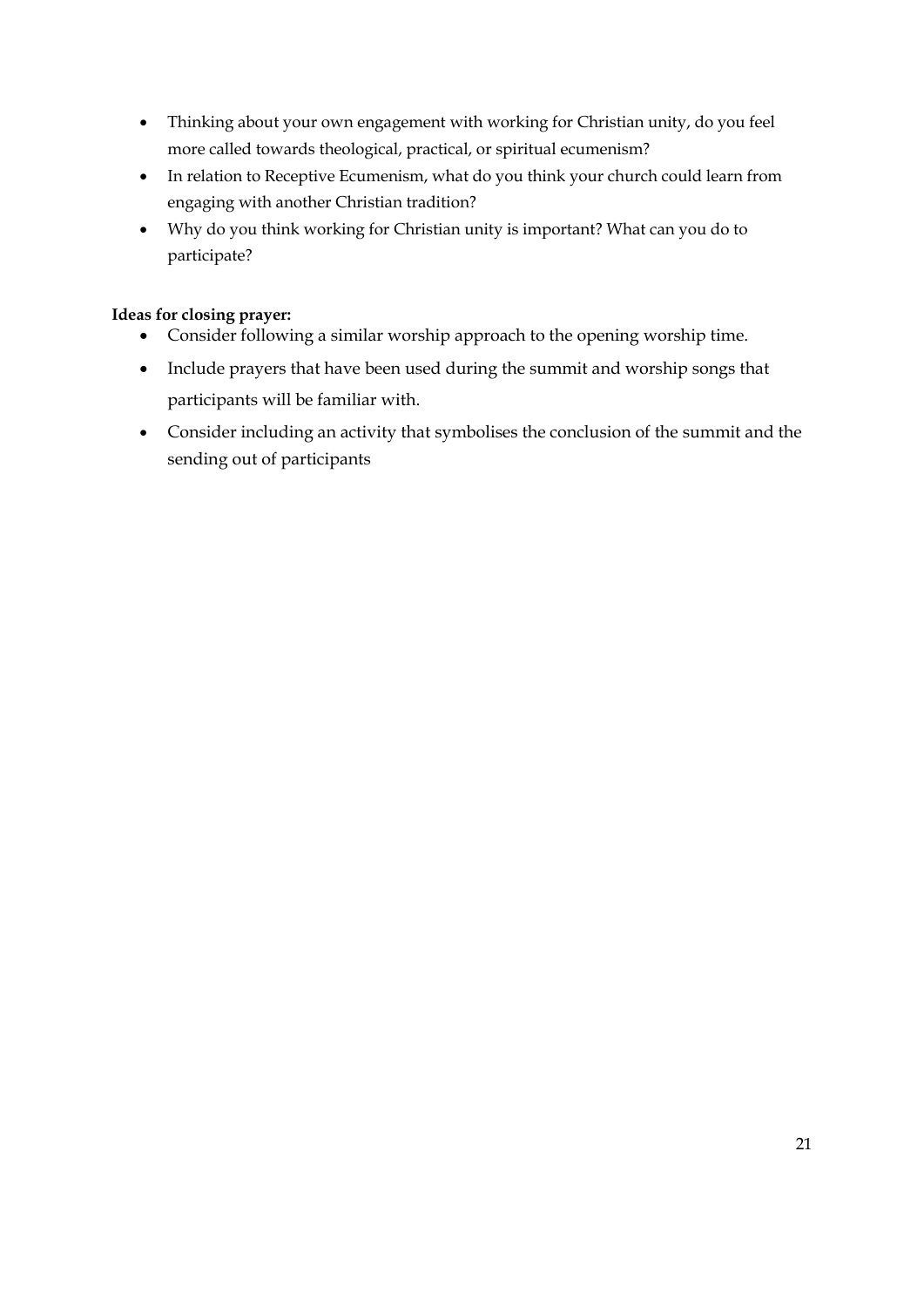# <span id="page-22-0"></span>ACKNOWLEDGEMENTS

This project would not be possible without the support and assistance of many individuals.

Firstly, we'd like to acknowledge the role of the Queensland Heads of Churches who commissioned the initial Christian Youth Summit to take place in 2018. Without their leadership and dreaming in this space, the experience of that first Youth Summit would not have occurred.

Similarly, we acknowledge the work of Teresa McGrath and Aaron Glover who were originally commissioned by the Queensland Heads of Churches to make a Christian Youth Summit happen in 2018. We thank them for their vision and skill in pulling the right team together to run a rich and successful Youth Summit experience, upon which this resource is based.

For this resource to come into being, we had the fantastic support of a variety of groups. We'd especially like to thank the National Council of Churches in Australia (NCCA) for approving our application for a grant to access the funds needed to pull off a project like this. We'd also like to thank Shawn Pang from Lamplight Media for his professionalism and efficient work in shooting the content for and then producing the Christian Youth Summit Video Series.

Of course, without quality and expert input at a Christian Youth Summit, the experience of the event would be vastly different. As a result, we'd like to particularly acknowledge the significant work and expertise Dr Antonia Pizzey from the Australian Catholic University (ACU) poured into preparing the content of Christian Youth Summit Video Series, as well as her willingness to present some of this content to camera and to help us produce a richer resource.

The key drivers behind producing this Christian Youth Summit resource and video series were Melissa Ledwich (Roman Catholic Archdiocese of Brisbane) and Aaron Glover (Lutheran Church of Australia Queensland District). Margaret Naylon, Executive Officer at the Brisbane Roman Catholic Commission for Ecumenism and Inter-religious Relations, also played a vital role connecting the right people and provided expert local knowledge of the Ecumenical network in Australia, so that the best support could be offered to get this project off the ground.

Lastly, we thank the 12 young adults who participated in the first Christian Youth Summit in Brisbane in 2018. Without their 'yes' to come along and explore what this Summit might be, and their subsequent feedback and excitement to have an experience like this offered to other young adults, we would not have had the idea to create this resource.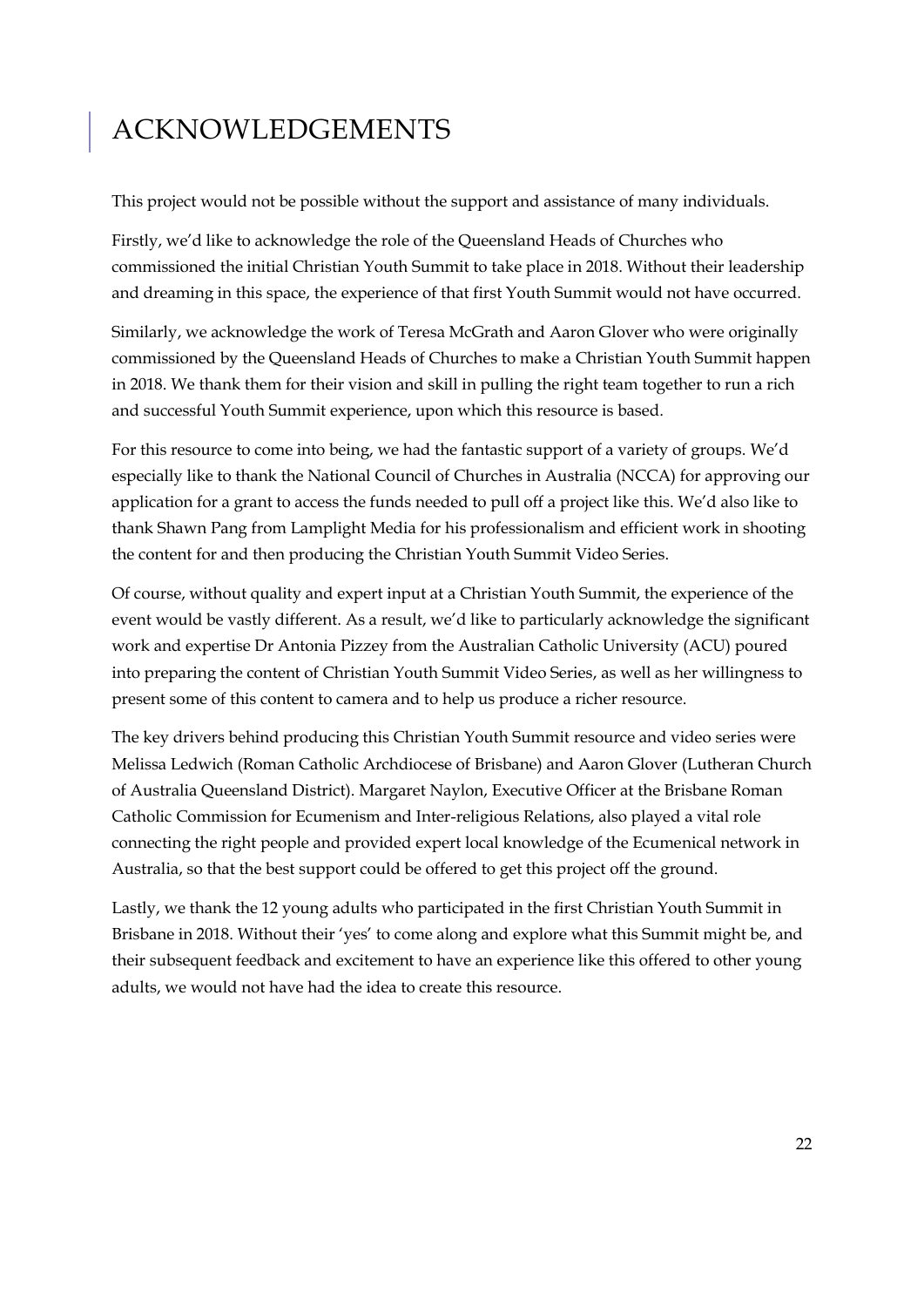# <span id="page-23-0"></span>APPENDIX

In this section, you will find examples of the following documents:

- Pre-event Church Visit Worksheet
- Theological Ecumenism Worksheet
- Theological Ecumenism Activity Summary Table
- Suggested Spiritual Ecumenism Exercise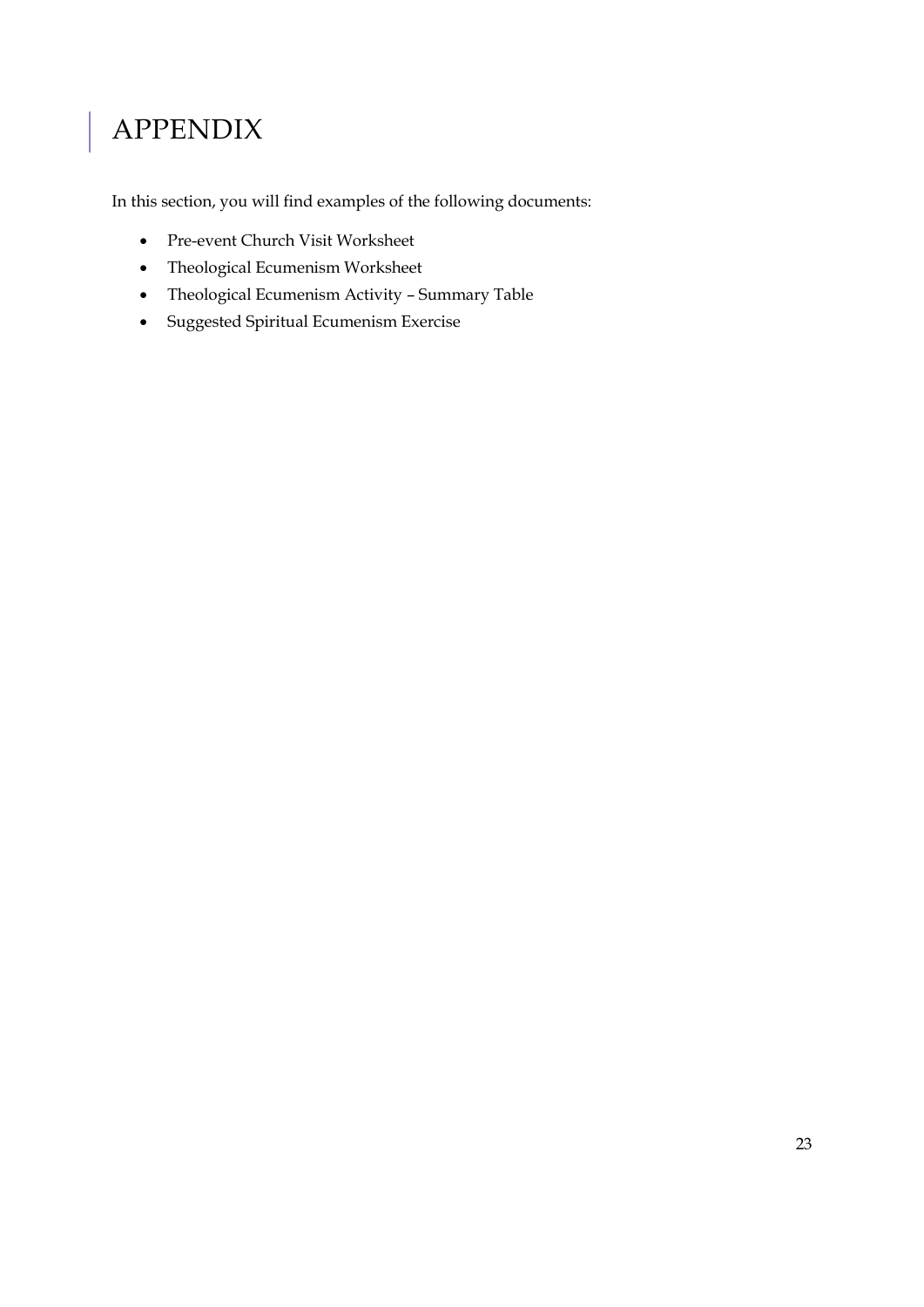#### Pre-event Church Visit Worksheet

Participate in and reflect on a worship service first at your own home church (doing your best to take the perspective of an outsider/newcomer), and then at one from another denomination. Do a little research before you go, make observations while you're there, and then reflect afterwards (including noting the differences between the two).

| Section 1: Before you visit         | Your own home church | The church you visited |
|-------------------------------------|----------------------|------------------------|
| Name of Church                      |                      |                        |
| Which denomination is it?           |                      |                        |
| Using website, Facebook page or     |                      |                        |
| other sources, describe the kind of |                      |                        |
| church you're expecting to find,    |                      |                        |
| and something about its range of    |                      |                        |
| activities.                         |                      |                        |
| From what you have learned,         |                      |                        |
| what do you expect in terms of      |                      |                        |
| worship style, theological          |                      |                        |
| distinctives, approaches to mission |                      |                        |
| (including evangelism)?             |                      |                        |
| Section 2: While you're there       | Your own home church | The church you visited |
| What is the name of the service     |                      |                        |
| Who is involved in leading it?      |                      |                        |
| (ordained, lay, team, music,        |                      |                        |
| readers, servers etc.)              |                      |                        |
| What books, song sheets, orders of  |                      |                        |
| service were used?                  |                      |                        |
|                                     |                      |                        |
| Was a written liturgy used in       |                      |                        |
| which the congregation could        |                      |                        |
| participate?                        |                      |                        |
| How would you describe the style    |                      |                        |
| of music? What instruments were     |                      |                        |
| used?                               |                      |                        |
| What prayer or other spiritual      |                      |                        |
| practices were evident? How         |                      |                        |
| would you describe them?            |                      |                        |
| How would you describe the style    |                      |                        |
| of the whole worship service?       |                      |                        |
| From what you know of this          |                      |                        |
| denomination, was it typical or     |                      |                        |
| unusual?                            |                      |                        |
| Did the service incorporate the     |                      |                        |
| Eucharist/Communion? If so, how     |                      |                        |
| did that happen? Were you invited   |                      |                        |
| to participate?                     |                      |                        |
| How long was the sermon, and        |                      |                        |
| what was the key                    |                      |                        |
| theme/message? What scripture       |                      |                        |
| was used and how?                   |                      |                        |
| Section 3: Reflecting after the     | Your own home church | The church you visited |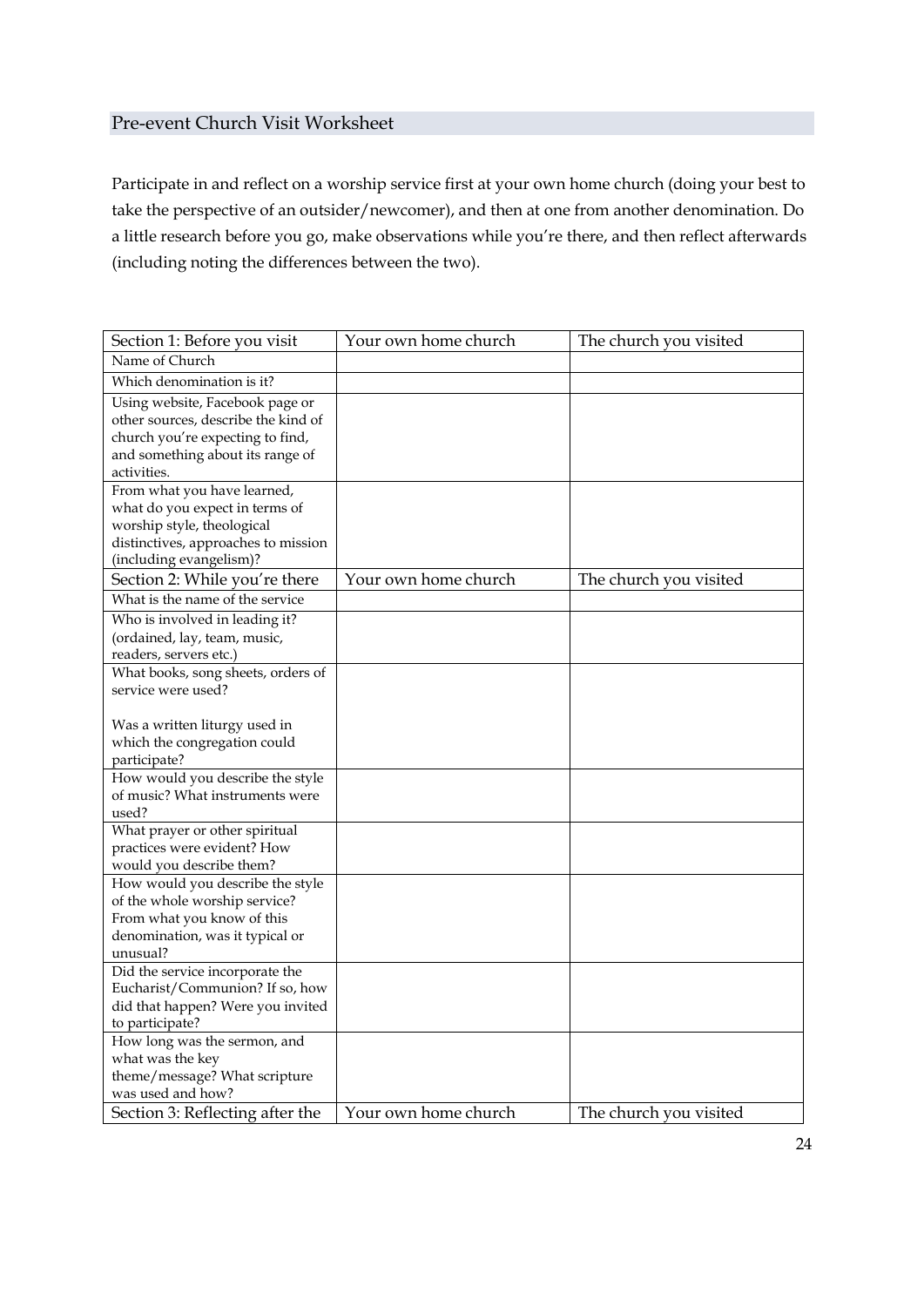| service                             |  |
|-------------------------------------|--|
| Did you notice any theological      |  |
| distinctives evident in the nature  |  |
| of worship, content of sermon etc.? |  |
| What were they?                     |  |
| Did participating in this worship   |  |
| service challenge or change any     |  |
| perceptions you had of this         |  |
| denomination?                       |  |
| Did you note any evidence of        |  |
| openness to partner with other      |  |
| churches or Christian               |  |
| organisations in worship, mission   |  |
| or community service?               |  |
| Do you think young adults could     |  |
| make this local                     |  |
| church/denomination home? Why       |  |
| or why not?                         |  |

### Section 4: Reflect on the two experiences

Reflect a little more deeply by comparing and contrasting the two experiences.

| What would you describe as the    |                      |                        |
|-----------------------------------|----------------------|------------------------|
| most obvious theological          |                      |                        |
| differences between the two       |                      |                        |
| denominations (as encountered in  |                      |                        |
| these two worship services)?      |                      |                        |
|                                   |                      |                        |
| Would you say those differences   |                      |                        |
| are minor, moderate or major in   |                      |                        |
| terms of those two denominations  |                      |                        |
| being able to explore ecumenical  |                      |                        |
| dialogue?                         |                      |                        |
| What would you describe as the    |                      |                        |
| most obvious "style: differences  |                      |                        |
| between the two worship           |                      |                        |
| services? To what extent might    |                      |                        |
| these style differences be        |                      |                        |
| grounded in distinct theological  |                      |                        |
| perspectives?                     |                      |                        |
| In what ways were the two         |                      |                        |
| experiences similar? What unites  |                      |                        |
| these two denominations (think    |                      |                        |
| practical and theology)?          |                      |                        |
| If a new Christian came to either | Your own home Church | The Church you visited |
| church and was formed in their    |                      |                        |
| faith through the approach and    |                      |                        |
| practices of that church, what    |                      |                        |
| kind of Christian would they      |                      |                        |
| become?                           |                      |                        |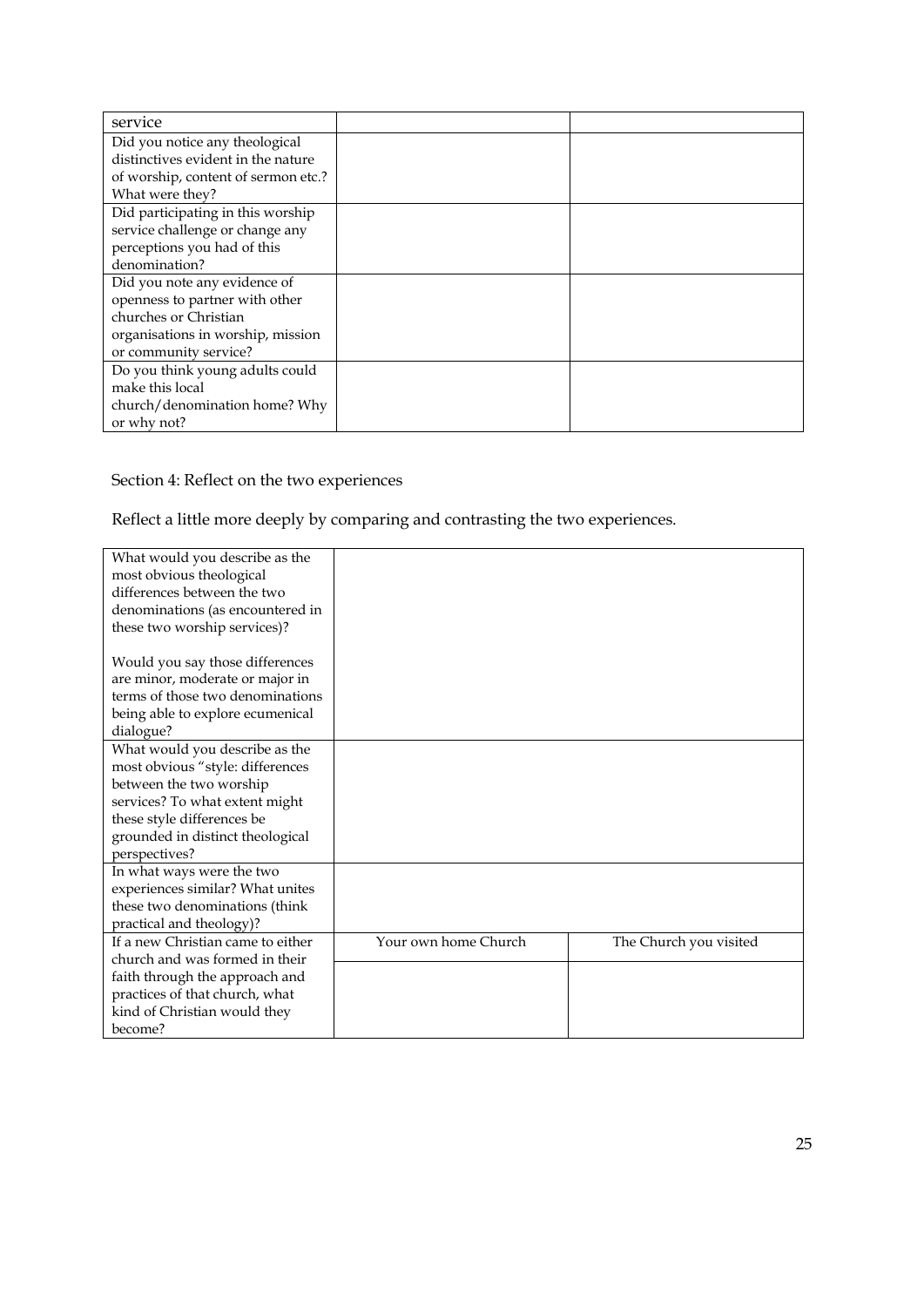## Theological Ecumenism Worksheet

Group: \_\_\_\_\_\_\_\_\_\_\_\_\_\_\_\_\_\_\_\_\_\_\_\_\_\_\_\_\_\_\_\_

In your group, note your level of agreement across these general areas of doctrine.

Use the scale where  $A = full agreement$  and  $E = complete$  disagreement.

Where no decision can be made, please note this with a "?"

| Theological Ecumenism - Priority Focus Areas |                       |  |  |  |  |
|----------------------------------------------|-----------------------|--|--|--|--|
| Topic                                        | Agreement on doctrine |  |  |  |  |
| Apostles & Nicene Creeds                     |                       |  |  |  |  |
| Christology                                  |                       |  |  |  |  |
| Doctrine of Trinity                          |                       |  |  |  |  |
| Gospel/Evangelism                            |                       |  |  |  |  |
| Holy Communion                               |                       |  |  |  |  |
| Baptism                                      |                       |  |  |  |  |
| Scripture                                    |                       |  |  |  |  |
| Creation                                     |                       |  |  |  |  |
| Prayer                                       |                       |  |  |  |  |
| Priesthood                                   |                       |  |  |  |  |
| Missiology                                   |                       |  |  |  |  |
| Ecclesiology                                 |                       |  |  |  |  |
| Men/Women in Ministry                        |                       |  |  |  |  |
| <b>Spiritual Gifts</b>                       |                       |  |  |  |  |
| Baptism of the Spirit                        |                       |  |  |  |  |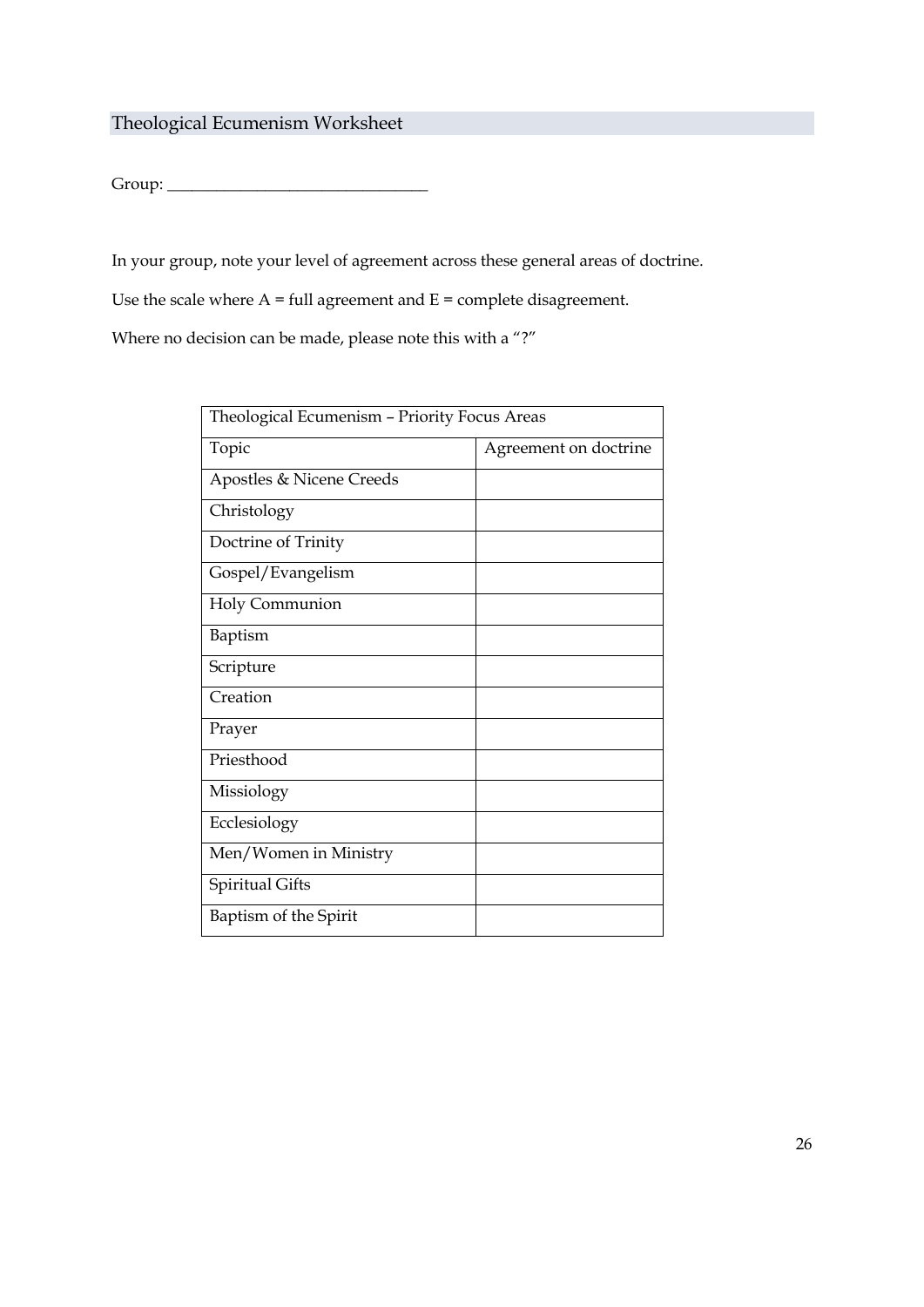# Theological Ecumenism Activity – Summary Table

For large group discussion:

| Theological Ecumenism - Priority Focus Areas |         |         |         |             |                        |
|----------------------------------------------|---------|---------|---------|-------------|------------------------|
| Topic                                        | Group 1 | Group 2 | Group 3 | Priority to | <b>Topic Discussed</b> |
|                                              |         |         |         | Agree       |                        |
| Apostles & Nicene                            |         |         |         |             |                        |
| Creeds                                       |         |         |         |             |                        |
| Christology                                  |         |         |         |             |                        |
| Doctrine of Trinity                          |         |         |         |             |                        |
| Gospel/Evangelism                            |         |         |         |             |                        |
| Holy Communion                               |         |         |         |             |                        |
| Baptism                                      |         |         |         |             |                        |
| Scripture                                    |         |         |         |             |                        |
| Creation                                     |         |         |         |             |                        |
| Prayer                                       |         |         |         |             |                        |
| Priesthood                                   |         |         |         |             |                        |
| Missiology                                   |         |         |         |             |                        |
| Ecclesiology                                 |         |         |         |             |                        |
| Men/Women in                                 |         |         |         |             |                        |
| Ministry                                     |         |         |         |             |                        |
| Spiritual Gifts                              |         |         |         |             |                        |
| Baptism of the Spirit                        |         |         |         |             |                        |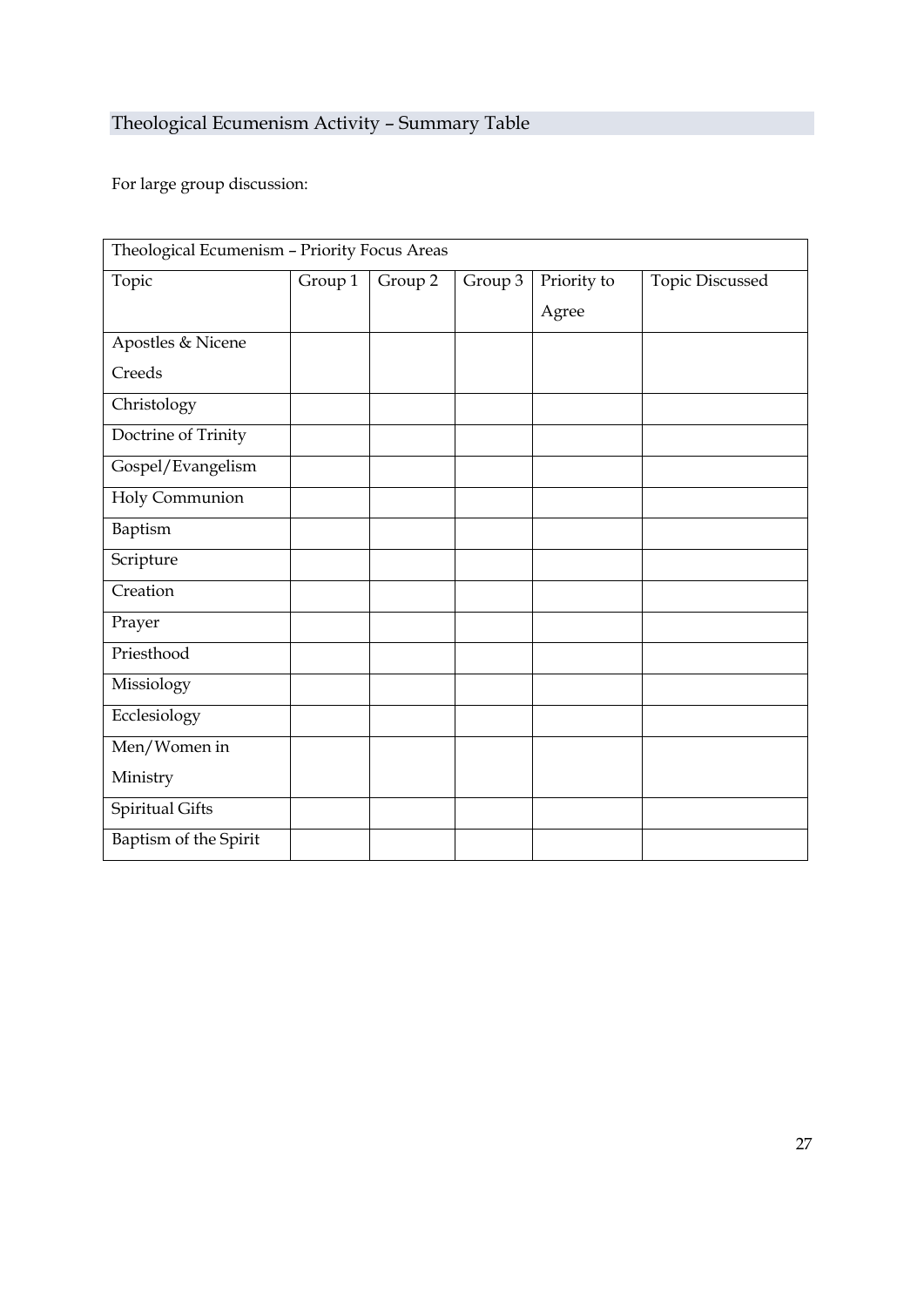#### Spiritual Ecumenism Exercise

The following are Biblical Reflections and Prayers from "They Showed Us Unusual Kindness: Resources for the Week of Prayer for Christian Unity and throughout the Year 2020" Copyright © 2019 WCC Publications. Accessed via [https://www.oikoumene.org/en.](https://protect-au.mimecast.com/s/nHRdCANp7AcZjNOF9y-hy?domain=oikoumene.org) Used with permission.

Some of the scriptures, prayers and reflections found here may be useful as a point of personal reflection for participants during the Summit.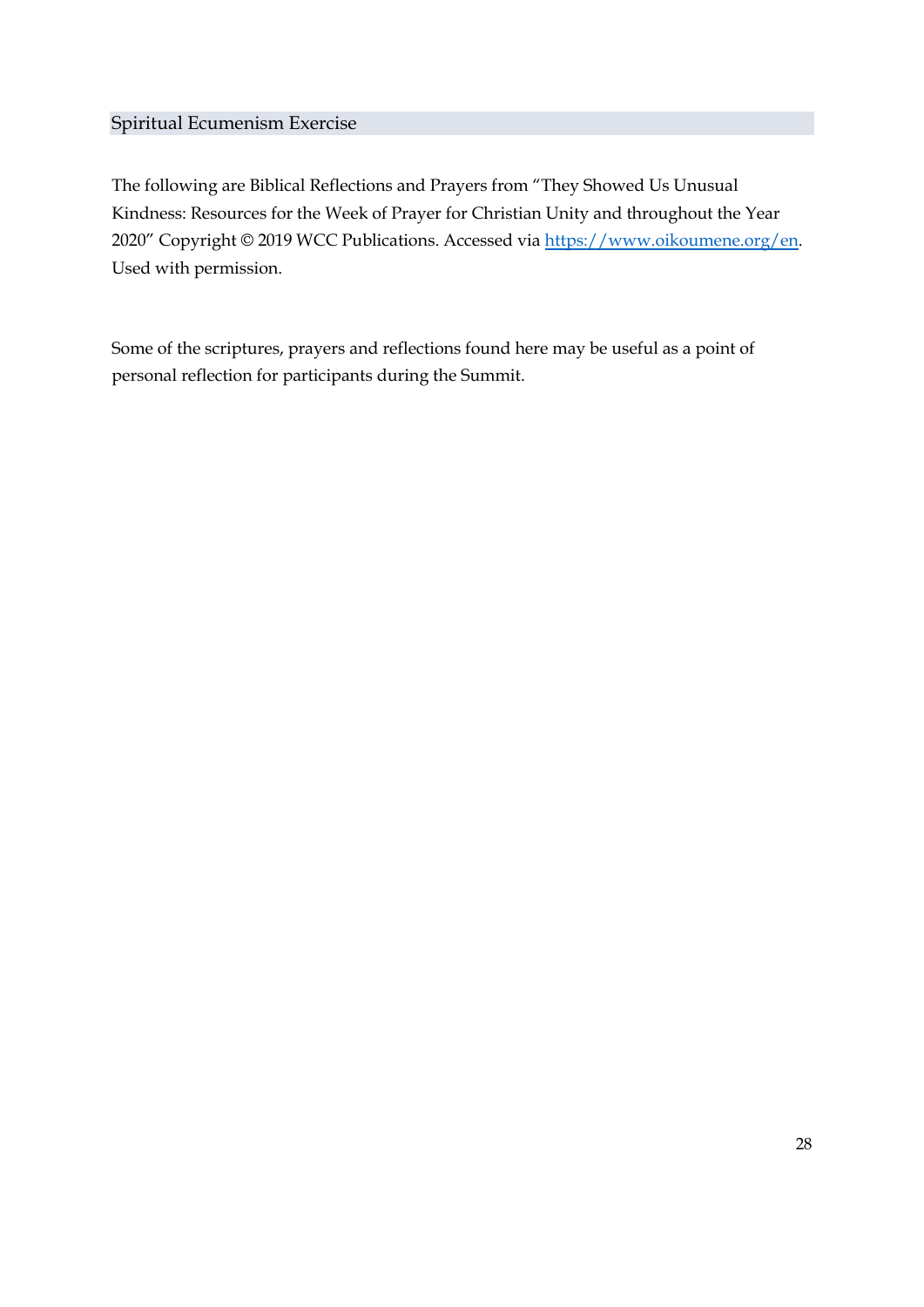# **BIBLICAL REFLECTIONS AND PRAYERS FOR THE EIGHT DAYS**

#### **DAY 1**

#### Reconciliation: Throwing the cargo overboard

#### *Acts 27:18-19,21*

"We were being pounded by the storm so violently that on the next day they began to throw the cargo overboard and on the third day with their own hands they threw the ship's tackle overboard… Since they had been without food for a long time, Paul then stood up among them and said, 'Men, you should have listened to me and not have set sail from Crete and thereby avoided this damage and loss'."

*Psalm 85*

*Luke 18:9-14*

#### **Reflection**

As Christians from different Churches and Traditions, we have unfortunately, over the centuries, accumulated abundant baggage consisting of mutual distrust, bitterness and suspicion. We thank the Lord for the birth and the growth of the ecumenical movement over the past century. Our encounter with Christians from other traditions and our common prayer for Christian unity encourage us to seek mutual forgiveness, reconciliation and acceptance. We must not allow the baggage of our past to hinder us from drawing closer to one another. It is the Lord's will that we let go, in order to let God!

#### **Prayer**

Forgiving God, set us free from the painful memories of the past, that wound our shared Christian life. Lead us to reconciliation so that, through the Holy Spirit we may overcome hatred with love, anger with gentleness, and suspicion with trust. We ask this in the name of your beloved Son, our brother Jesus. Amen.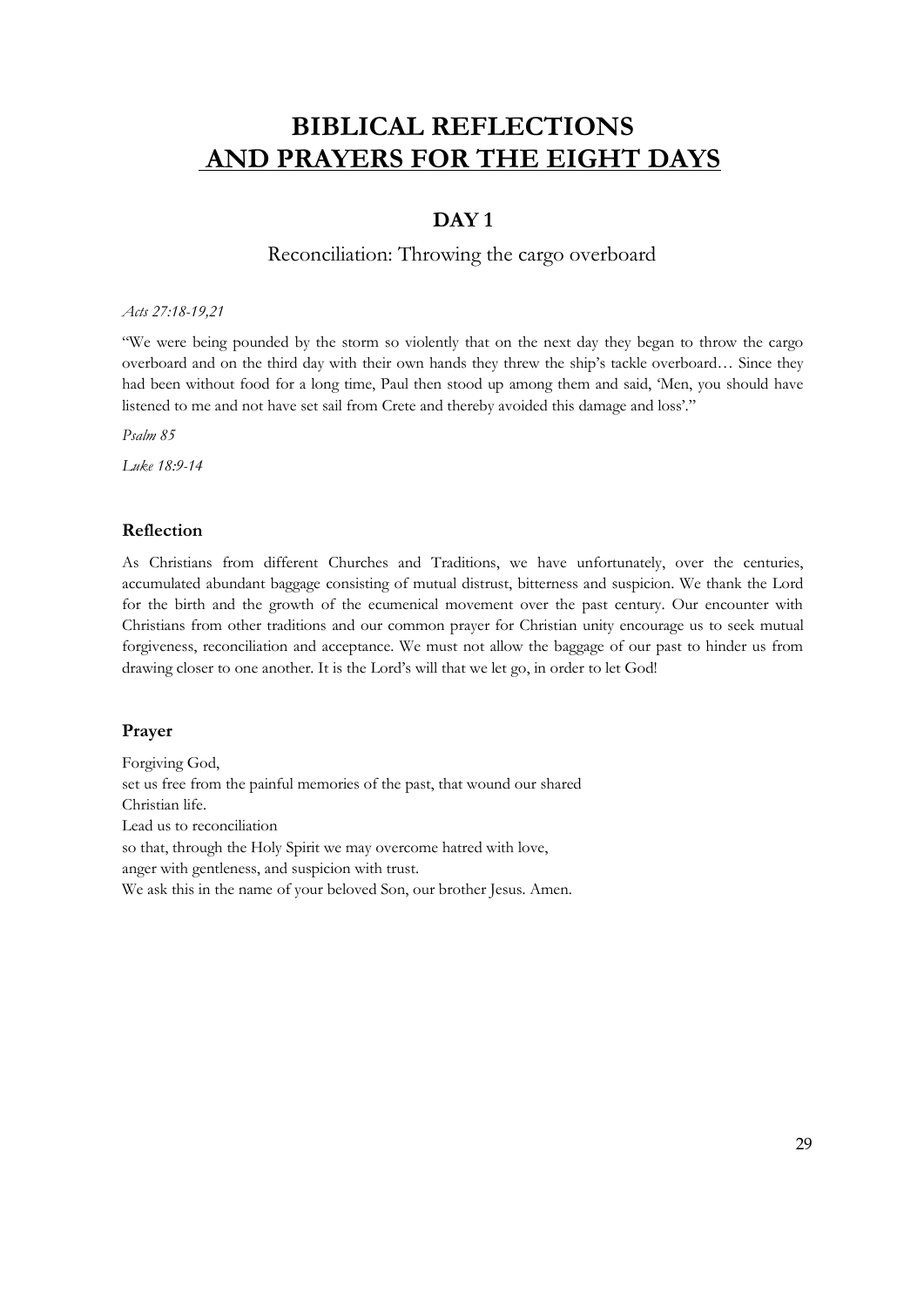#### Enlightenment: Seeking and showing forth Christ's light

*Acts 27:20*

"When neither sun nor stars appeared for many days, and no small tempest raged, all hope of our being saved was at last abandoned."

*Psalm 119:105-110*

*Mark 4:35-41*

#### **Reflection**

Christ is our light and our guide. Without the light and guidance of Christ, we become disorientated. When Christians lose sight of Christ, they grow fearful and divided from one another. Moreover many people of good will outside the Church are unable to see the light of Christ because in our Christian division we reflect Christ's light less clearly or, at times, block it out completely. As we seek the light of Christ, we are drawn closer to one another, and so mirror this light more clearly, becoming truly a sign of Christ, the light of the world.

#### **Prayer**

God, your word is a light to our steps and without you we are lost and disorientated. Enlighten us so that, through your word, we may walk your path. May our churches crave your guiding, consoling and transforming presence. Give us the honesty we need to recognize when we make it difficult for others to see your light, and the grace we need to share your light with others. We ask this in the name of your Son, who calls us, his followers, to be light to the world. Amen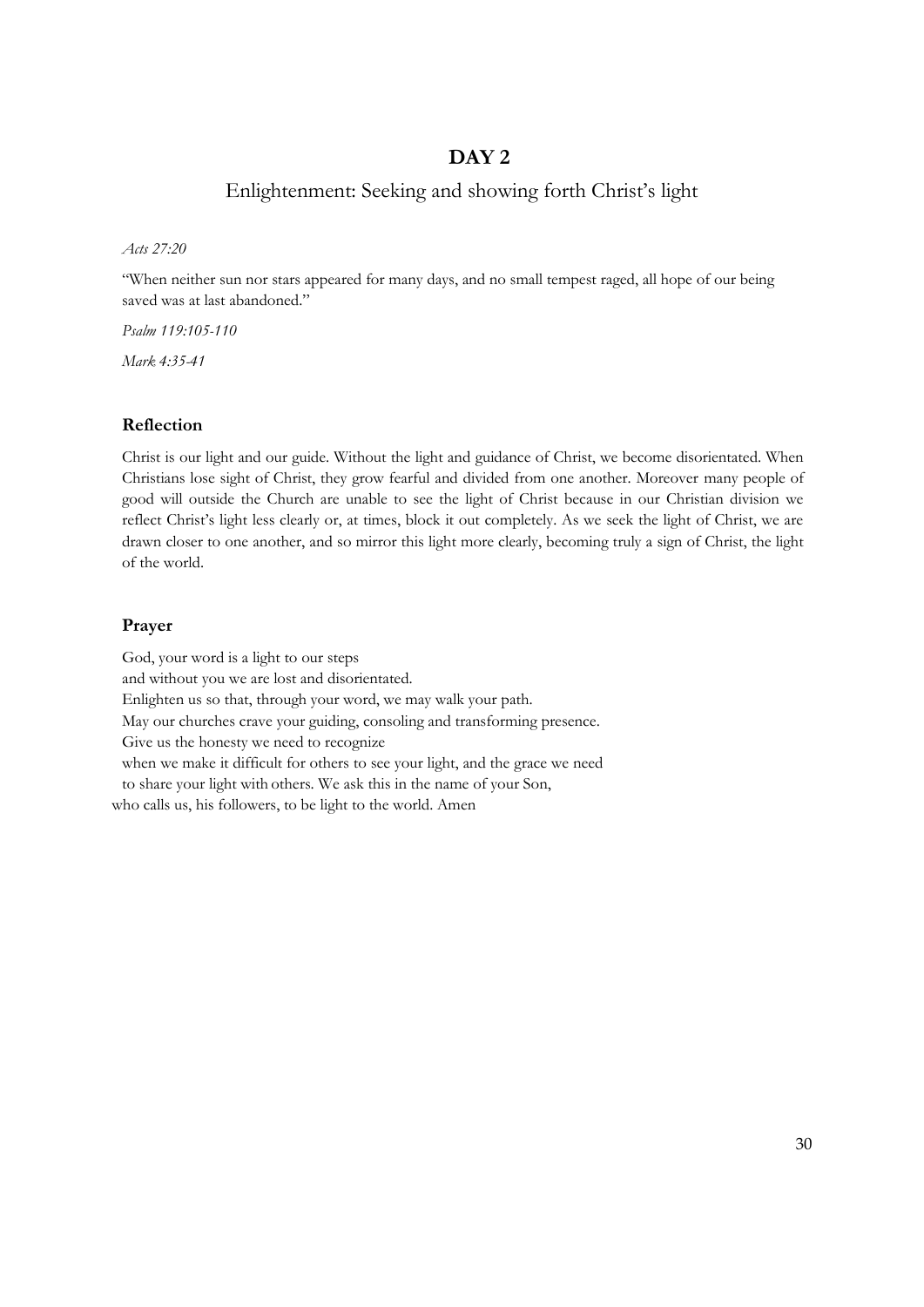### Hope: Paul's message

*Acts 27:22,34*

"I urge you now to keep up your courage, for there will be no loss of life among you, but only of the ship… none of you will lose a hair from your heads…"

*Psalm 27*

*Matthew 11:28-30*

#### **Reflection**

As Christians belonging to churches and traditions that are not fully reconciled to one another, we are often discouraged by the lack of progress towards visible unity. Indeed, some have given up all hope and see this unity as an unattainable ideal. Others do not even see unity as a necessary part of their Christian faith. As we pray for this gift of visible unity, let us do so with steadfast faith, enduring patience and expectant hope, trusting in God's loving providence. Unity is the Lord's prayer for the Church and he is accompanying us on this journey. We will not be lost.

#### **Prayer**

God of mercy, lost and disheartened, we turn to you. Instil in us your gift of hope. May our churches hope and strive for the unity for which your Son prayed on the eve of his passion. We ask this through him who lives and reigns with you and the Holy Spirit for ever and ever. Amen.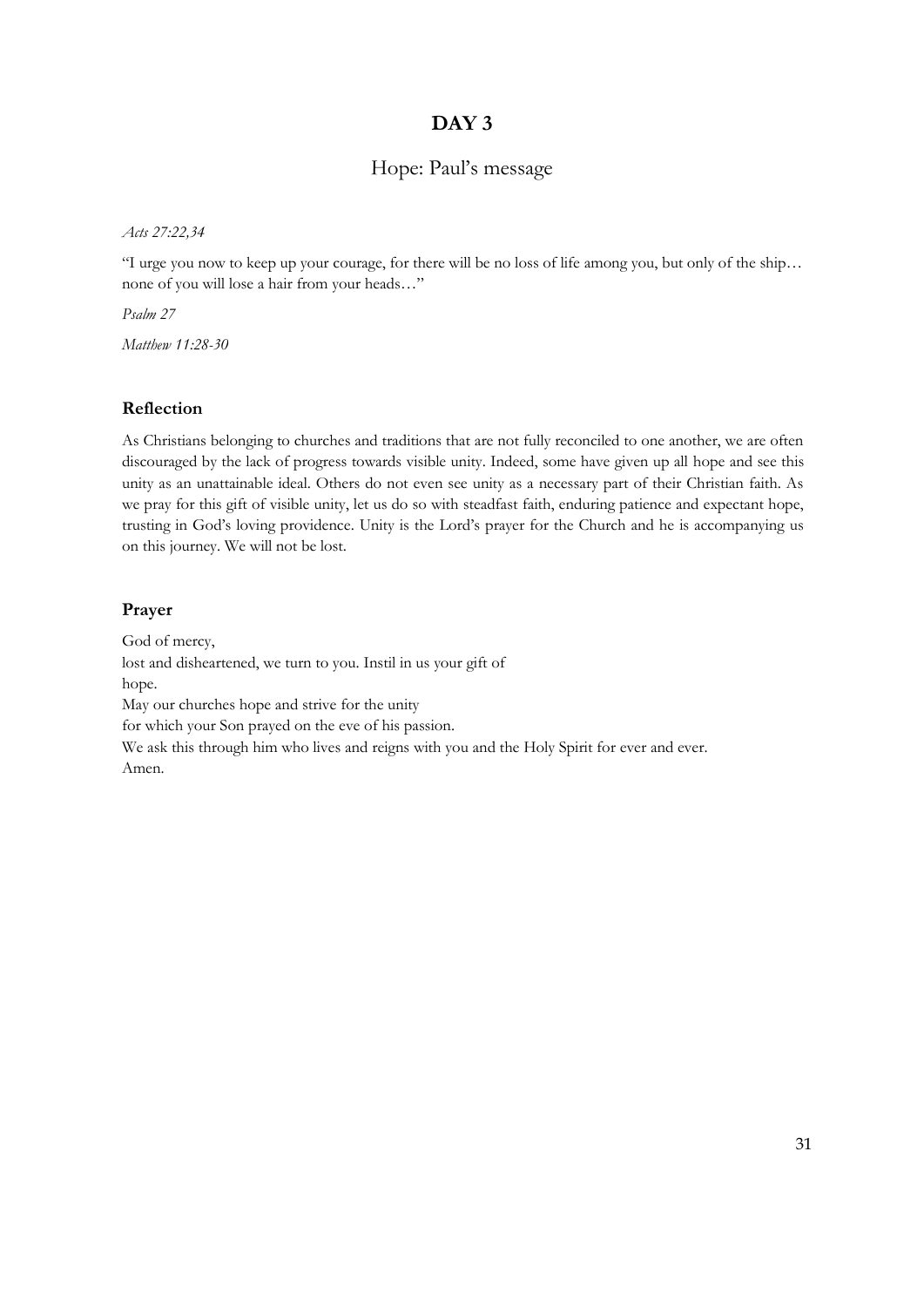#### Trust: Do not be afraid, believe

*Acts 27:23-26*

"For the last night there stood by me an angel of the God to whom I belong and whom I worship, and he said, 'Do not be afraid, Paul; you must stand before the emperor; and indeed, God has granted safety to all those who are sailing with you.' So keep up your courage, men, for I have faith in God that it will be exactly as I have been told. But we will have to run aground on some island."

*Psalm 56*

*Luke 12:22-34*

#### **Reflection**

In the midst of the tempest Paul's encouragement and hope contradicted the fear and despair of his fellow travellers. Our common call to be disciples of Jesus Christ entails being a sign of contradiction. In a world riven with anxieties, we are called to stand as witnesses to hope by placing our trust in God's loving providence. Christian experience shows us that God writes straight on crooked lines, and we know, against all odds, we will not drown or be lost. Because God's steadfast love endures for ever.

#### **Prayer**

Almighty God, our personal suffering leads us to cry out in pain and we shrink in fear when we experience sickness, anxiety or the death of loved ones. Teach us to trust you. May the churches we belong to be signs of your providential care. Make us true disciples of your Son who taught us to listen to your word and to serve one another. In confidence we ask this in the name of your Son, and in the power of the Holy Spirit. Amen.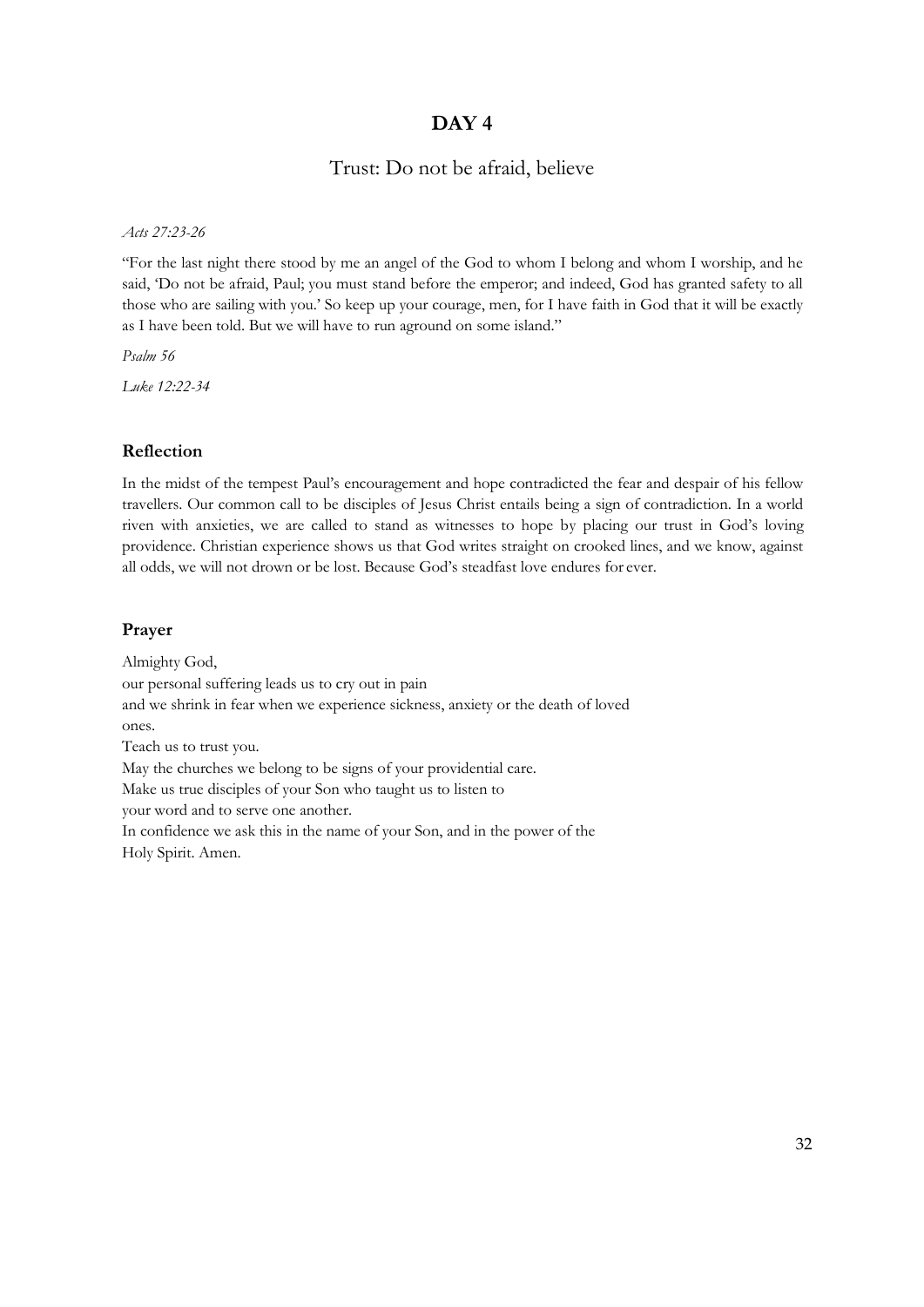#### Strength: Breaking bread for the journey

*Acts 27:33-36*

"Just before daybreak, Paul urged all of them to take some food, saying, 'Today is the fourteenth day that you have been in suspense and remaining without food, having eaten nothing. Therefore I urge you to take some food, for it will help you survive; for none of you will lose a hair from your heads.' After he had said this, he took bread; and giving thanks to God in the presence of all, he broke it and began to eat. Then all of them were encouraged and took food for themselves."

*Psalm 77*

*Mark 6:30-44*

#### **Reflection**

Paul's invitation to eat is an exhortation to those in the boat to strengthen themselves for what lies ahead. This taking of bread marks a change of attitude, as those in the boat move from despair to courage. In a similar way the Eucharist or Lord's Supper provides us with food for the journey and re-orientates us to life in God. We are matstrong. The breaking of the bread – at the core of Christian community life and worship – builds us up as we commit ourselves to Christian service. We long for the day when all Christians will be able to share at the same table of the Lord's Supper and draw strength from one bread and one cup.

#### **Prayer**

Loving God, your Son Jesus Christ broke bread and shared the cup with his friends on the eve of his passion. May we grow together in closer communion. Following the example of Paul and the early Christians, give us strength to build bridges of compassion, solidarity and harmony. In the power of the Holy Spirit, we ask this in the name of your Son, who gives his life that we might live. Amen.

33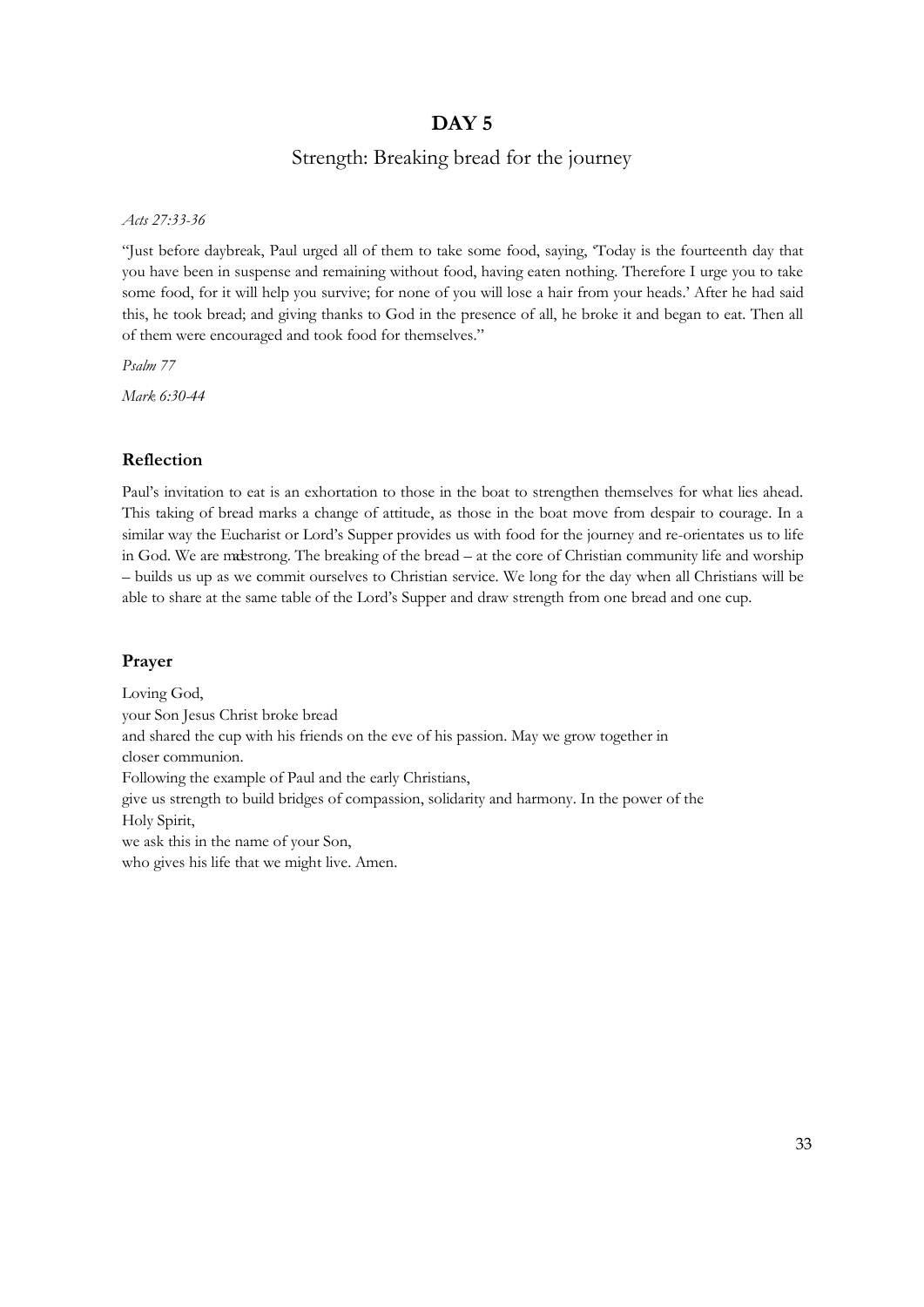#### Hospitality: Show unusual kindness

*Acts 28:1-2, 7*

"After we had reached safety, we then learned that the island was called Malta. The natives showed us unusual kindness. Since it had begun to rain and was cold, they kindled a fire and welcomed all of us round it… Now in the neighbourhood of that place were lands belonging to the leading man of the island, named Publius, who received us and entertained us hospitably for three days."

*Psalm 46*

*Luke 14:12-24*

#### **Reflection**

After the traumas and conflicts of the storm at sea, the practical care offered by the islanders is experienced as an unusual kindness by those washed up on the shores. Such kindness demonstrates our common humanity. The Gospel teaches us that when we care for those in distress we are showing love to Christ himself (cf. Matthew 25:40). Furthermore, when we show loving kindness to the weak and dispossessed we are attuning our hearts to the heart of God in which the poor have a special place. Welcoming outsiders, whether they be people of other cultures or beliefs, immigrants or refugees, is both to love Christ himself, and to love as God loves. As Christians, we are called to step out in faith and reach out with God's alembracing love, even to those we find difficult to love.

#### **Prayer**

God of the orphan, the widow and the stranger, instil in our hearts a deep sense of hospitality. Open our eyes and hearts when you ask us to feed you, to clothe you and to visit you. May our churches participate in the ending of hunger, thirst and isolation and in overcoming barriers that prevent the welcome of allpeople. We ask this in the name of your Son, Jesus, who is present in the least of our sisters and brothers. Amen.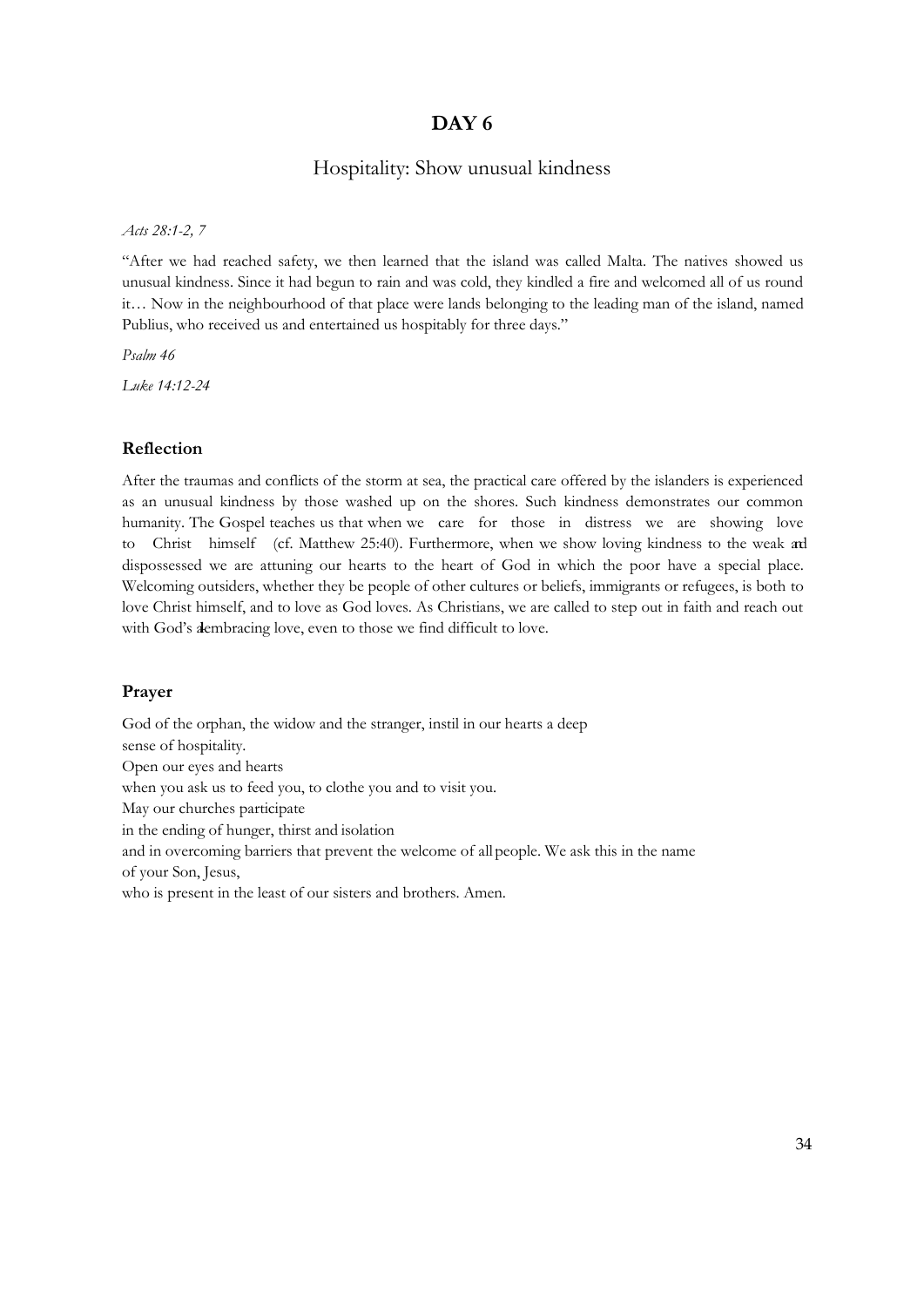#### Conversion: Changing our hearts and minds

#### *Acts 28:3-6*

"Paul had gathered a bundle of brushwood and was putting it on the fire, when a viper, driven out by the heat, fastened itself on his hand. When the natives saw the creature hanging from his hand, they said to one another, 'This man must be a murderer; though he has escaped from the sea, justice has not allowed him to live.' He, however, shook off the creature into the fire and suffered no harm. They were expecting him to swell up or drop dead, but after they had waited a long time and saw that nothing unusual had happened to him, they changed their minds and began to say that he was a god."

*Psalm 119:137-144*

*Matthew 18:1-6*

#### **Reflection**

The locals realized that their judgment of Paul as a murderer was wrong, so they changed their minds. The extraordinary event with the viper enables the islanders to see things in a new way, a way which might prepare them to hear the message of Christ through Paul. In our search for Christian unity and reconciliation we are often challenged to rethink how we perceive other traditions and cultures. This demands an ongoing conversion to Christ in which the churches learn to overcome their perception of the other as a threat. As a result, our pejorative views of others will be cast away, and we will be drawn closer to unity.

#### **Prayer**

Almighty God, we turn to you with repentant hearts. In our sincere quest for your truth, purify us from our unjust opinions of others and lead the churches to grow in communion. Help us let go of our fears, and so better understand each other and the stranger in our midst. We ask this in the name of the Just One, your beloved Son, Jesus Christ. Amen.